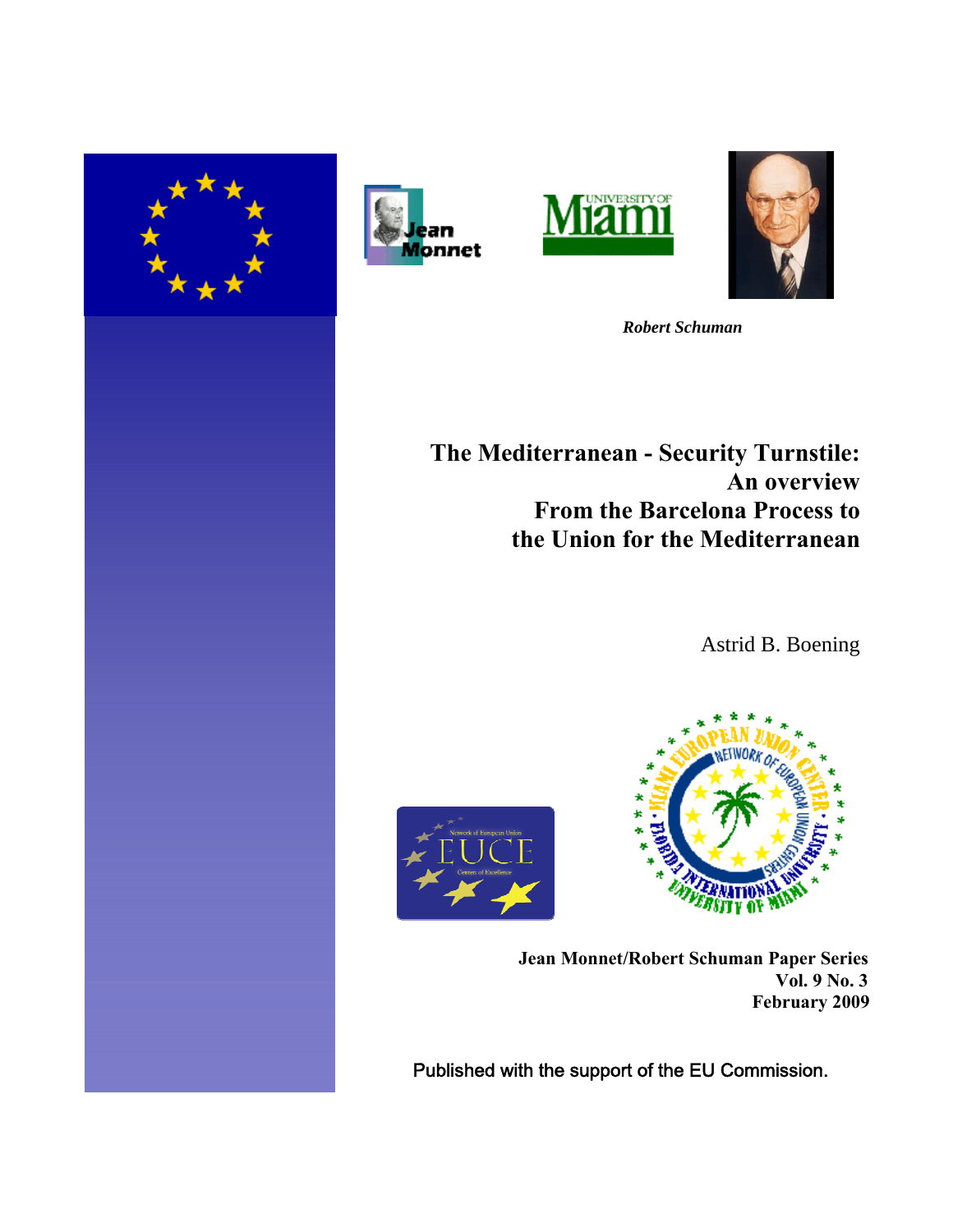## **The Jean Monnet/Robert Schuman Paper Series**

The Jean Monnet/Robert Schuman Paper Series is produced by the Jean Monnet Chair of the University of Miami, in cooperation with the Miami-Florida European Union Center of Excellence, a partnership with Florida International University (FIU).

These monographic papers analyze ongoing developments within the European Union as well as recent trends which influence the EU's relationship with the rest of the world. Broad themes include, but are not limited to:

- EU Enlargement
- The Evolution of the Constitutional Process
- $\triangleleft$  The EU as a Global Player
- Comparative Regionalisms
- The Trans-Atlantic Agenda
- EU-Latin American Relations
- $\triangle$  Economic issues
- ◆ Governance
- $\bullet$  The EU and its Citizens
- EU Law

As the process of European integration evolves further, the Jean Monnet/Robert Schuman Papers is intended to provide current analyses on a wide range of issues relevant to the EU. The overall purpose of the monographic papers is to contribute to a better understanding of the unique nature of the EU and the significance of its role in the world.

## *Miami - Florida European Union Center Jean Monnet Chair Staff*

University of Miami **Joaquín Roy** (Director) 101 Ferré Building **María Lorca** (Associate Editor) Phone: 305-284-3266 Fax: (305) 284 4406

1000 Memorial Drive **Astrid Boening** (Associate Director) Coral Gables, FL 33124-2231 **Maxime Larive** (Research Assistant)

Web: www.miami.edu/eucenter **Florida International University** Elisabeth Prugl (FIU, Co-Director)

## *Inter-American Jean Monnet Chair Editorial Board:*

**Carlos Hakansson,** Universidad de Piura, Perú **Finn Laursen,** Dalhousie University, Halifax, Canada **Michel Levi-Coral,** Universidad Andina Simón Bolívar, Quito, Ecuador **José Luis Martínez-Estay¸** Universidad de los Andes, Santiago de Chile, Chile **Félix Peña,** Universidad Nacional de Tres de Febrero, Buenos Aires, Argentina **Stephan Sberro**, Instituto Tecnológico Autónomo de México **Eric Tremolada**, Universidad del Externado de Colombia, Bogotá, Colombia

*International Jean Monnet Chair Editorial Advisors:* 

**Francesc Granell**, University of Barcelona, Spain **Ramūnas Vilpišauskas,** Vilnius University, Lithuania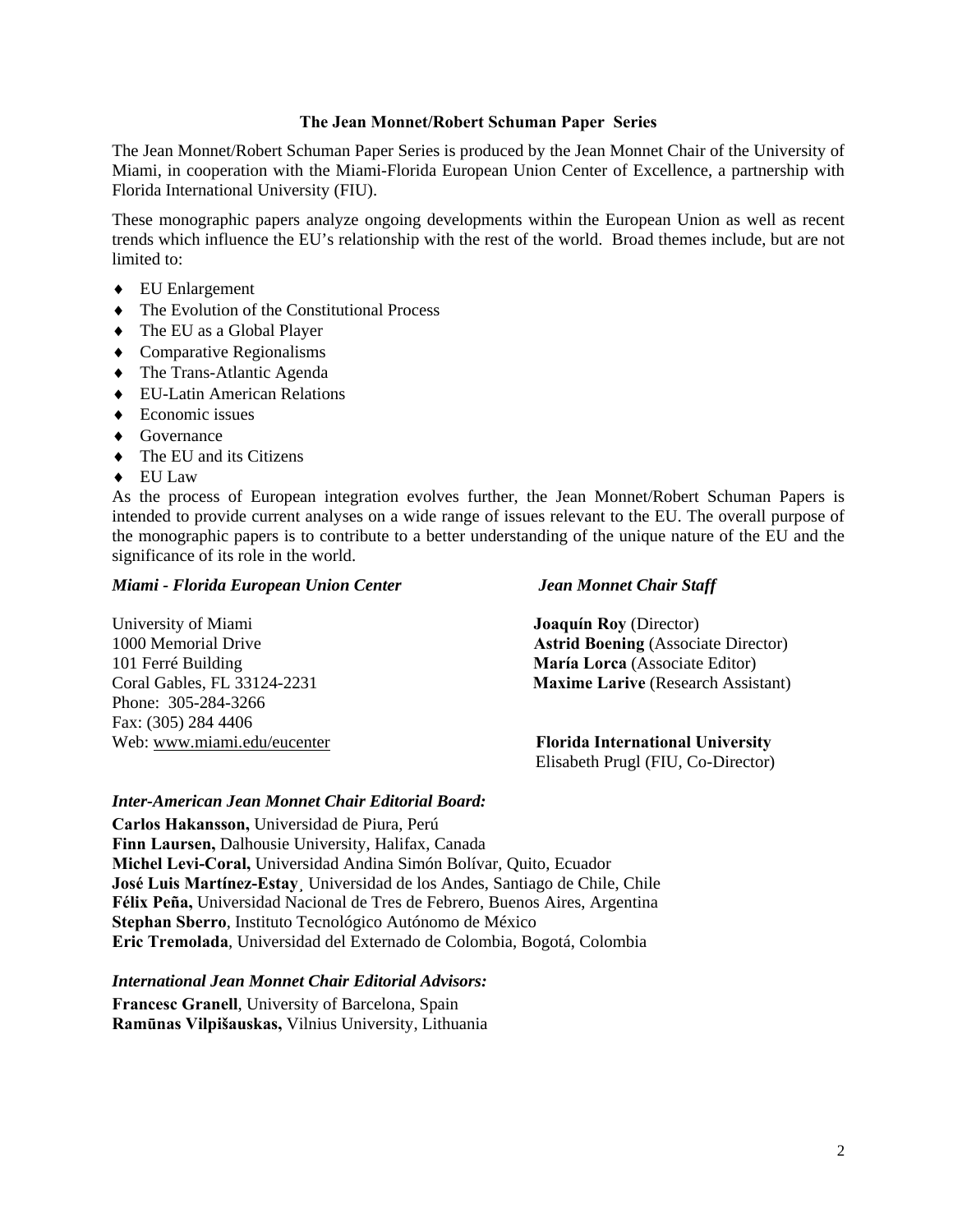# **The Mediterranean - Security Turnstile: An overview**  From the Barcelona Process to the Union for the Mediterranean<sup>\*</sup>

# **Astrid B. Boening**

#### **Abstract**

This paper seeks to expand the theoretical concept of a Middle Eastern Regional Security Complex (MERSC) (Buzan and Waever 2004), based on the literature (e.g. on security, regional integration, development and global governance) towards a Euro-Mediterranean Regional Security Complex (EMRSC). The center of an EMRSC lies in the regions surrounding the Mediterranean<sup>1</sup>, rather than in the Middle East, as Buzan and Waever (Ibid., map) proposed.

While some authors have pointed to the hesitance of the southern Mediterranean towards the north, regional economic integration is not new to the Mediterranean, but was present extensively e.g. between the ancient Venetian traders and the Middle East for over two millennia, prevailing economically when political and military harmony had ceased (Spence 2007).

This paper suggests that the member states of the Union for the Mediterranean (UMed), as the successor program of the EuroMed Partnership (EMP) (also referred to as the Barcelona Process), have reached a proactive commitment to a broader framework for national development and reform programs (Wurzel 203, 8) in the greater interregional context of the Euro-Mediterranean, addressing those goals which were not achieved in many security sectors and levels (Buzan and Waever 2003) within its predecessor program, the EMP.

## **Introduction**

 $\overline{a}$ 

In this paper I seek to explore a region of the world, the Mediterranean, which has through the millennia been significant as a passageway for peoples, their trade and cultures. Previous experiences with regional Mediterranean integration, such as the Roman Empire or the spread of Christianity in the East and West Roman Empires were certainly not always peaceful.

 In this paper the complex political, economic and social interrelationships in the EuroMed Partnership (EMP) (also known as the Barcelona Process) (compare Appendix 1), an IGO, which was "re-

 Paper accompanying Poster Presentation in Section TD 94: "Security Architectures in the Twenty First Century – Comparative Interdisciplinary Studies" at the International Studies Association Annual Convention New York, NY February 15- 18, 2009.

 **Astrid Boening,** PhD-candidate in International Studies(University of Miami, Coral Gables/FL) has also studied international economics and marketing at the Rome campus of Georgetown University, and Latin American economics and marketing in Costa Rica, Chile and Brazil through George Washington University, as well as at the United Nations in New York. She was recently chosen as the junior researcher to represent the U.S. Atlantic Council at the Palermo Atlantic Forum on the Mediterranean in Sicily. Her master's thesis fieldwork was undertaken in Trieste, Italy, at the Central European Initiative. Her PhD paper focuses on the security implications of the EuroMed Partnership/Union for the Mediterranean, and is supported by a grant from the European Commission through the Miami European Union Center. She has worked extensively on all continents for several MNC's in the telecommunications, air transport and finance fields, and is currently the Associate Director of the University of Miami European Union Center. Astrid Boening has presented her work frequently internationally, and has published numerous articles on multilateralism and security in the Mediterranean. 1

 $1$  I The buffer states of an EMRSC would be e.g. the eastern EU neighborhood states (in contrast to the Scandinavian and the Balkans as Buffer States in a MERSC). The insulator states of an EMRSC would i.a. equatorial AfHca. A super-and great power would be Russia. A subcomplex would be e.g. the Gulf Cooperation Council, with an Asian supercomplex (compare Ibid.).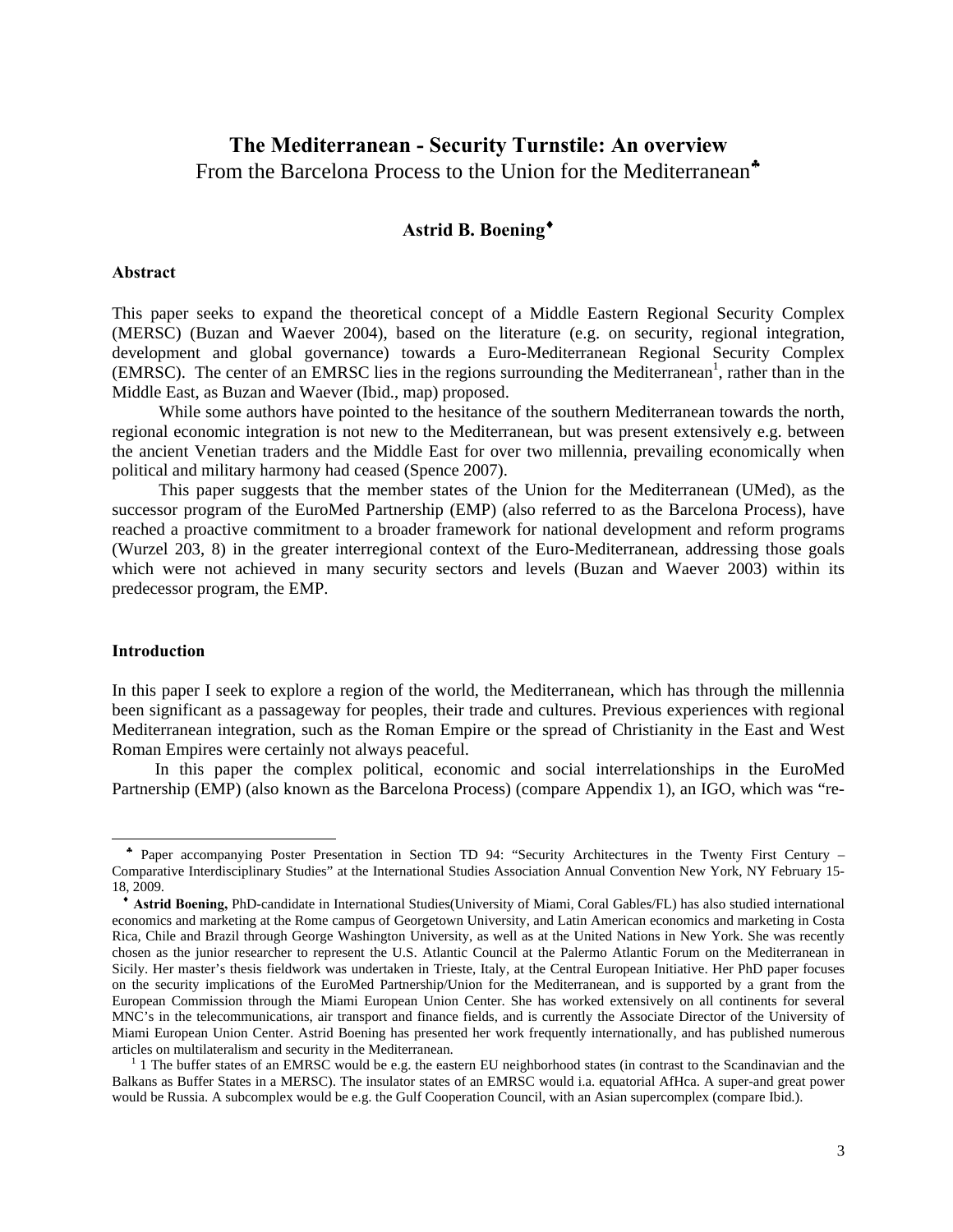launched" on July 13, 2008 as the "Union for the Mediterranean" (UMed)<sup>2</sup>, are examined in terms of their impact on (inter-regional) security in the Euro-Mediterranean region (Euro-Med).





 (Blue: EU Member countries, Turquoise: EU-Candidate Countries, Green: MNMCs, Yellow: Observer Country) (Source: Wikipedia).

 The EMP represents a modus operandi for regional integration in the Mediterranean. It is intended to serve not simply as a peaceful "bridge" not between "Them" and "Us", or "the West" and "the Rest", but utilizes approaches beyond functionalism and institutionalism, which have been historically successful in integrating neighboring countries that had an extensive history of "un-neighborly" relations. An example would be France and Germany, which were able to integrate into a structure eventually, i.e. the European Union (EU), which has brought not only prosperity, but also peace to these countries for the past sixty years. This paper examines i.a. whether there is in fact integration occurring in the Mediterranean region through the activities of the EMP, and how this reflects on its inter-regional implications. While the EMP, as a North-South integration project, has the aim of security through the EU's democratic principles of inclusion, and rejecting explicit power politics among the member states (Vasconcelos 2004, 8), the Euro-Med as a *region* has been the stage to continuing hard-power confrontations during the existence of the EMP, such as the Israeli-Palestinian conflict, the Lebanese civil war, Algerian internal "turmoil", and other "incidents". One major difference between soft and hard power is the former's long "leadtime" vs. the greater potential for "immediacy" of hard power.

## **Background: European Security Context**

 $\overline{a}$ 

With the end of the Cold War, the EC recognized "the transition to a new European order as a positive opportunity to develop its external role" (Pace 2003, 164). Hence it appears appropriate to position the EMP, beyond its three-basket parameters also as an intra- and interregional dynamic *per se,* e.g. within the EU's Common Foreign and Security Policy (CFSP) and potentially with the European Security and Defense Policy (ESDP). and IGOs.

The European Security Strategy (ESS), initiated in 2003, lists the threats of the  $21<sup>st</sup>$  century as follows: failed and rogue states, regional conflicts, civil wars, political instability and terrorism, as they have implications for the EU at the global, regional and (member) state levels (Senyucel et al. 2006, 6). Potential threats are particularly emphasized in the ESS at the *regional* level, as they are particularly relevant to the EU for their proximity to it, and due to the socio-economic and political heterogeneity of its neighborhood.

<sup>&</sup>lt;sup>2</sup> Since the UMed is only a couple of months old at the time of writing (and its initial progress by the EU French presidency delayed by intervening priorities), this paper will focus on the EMP, in whose footsteps the UMed follows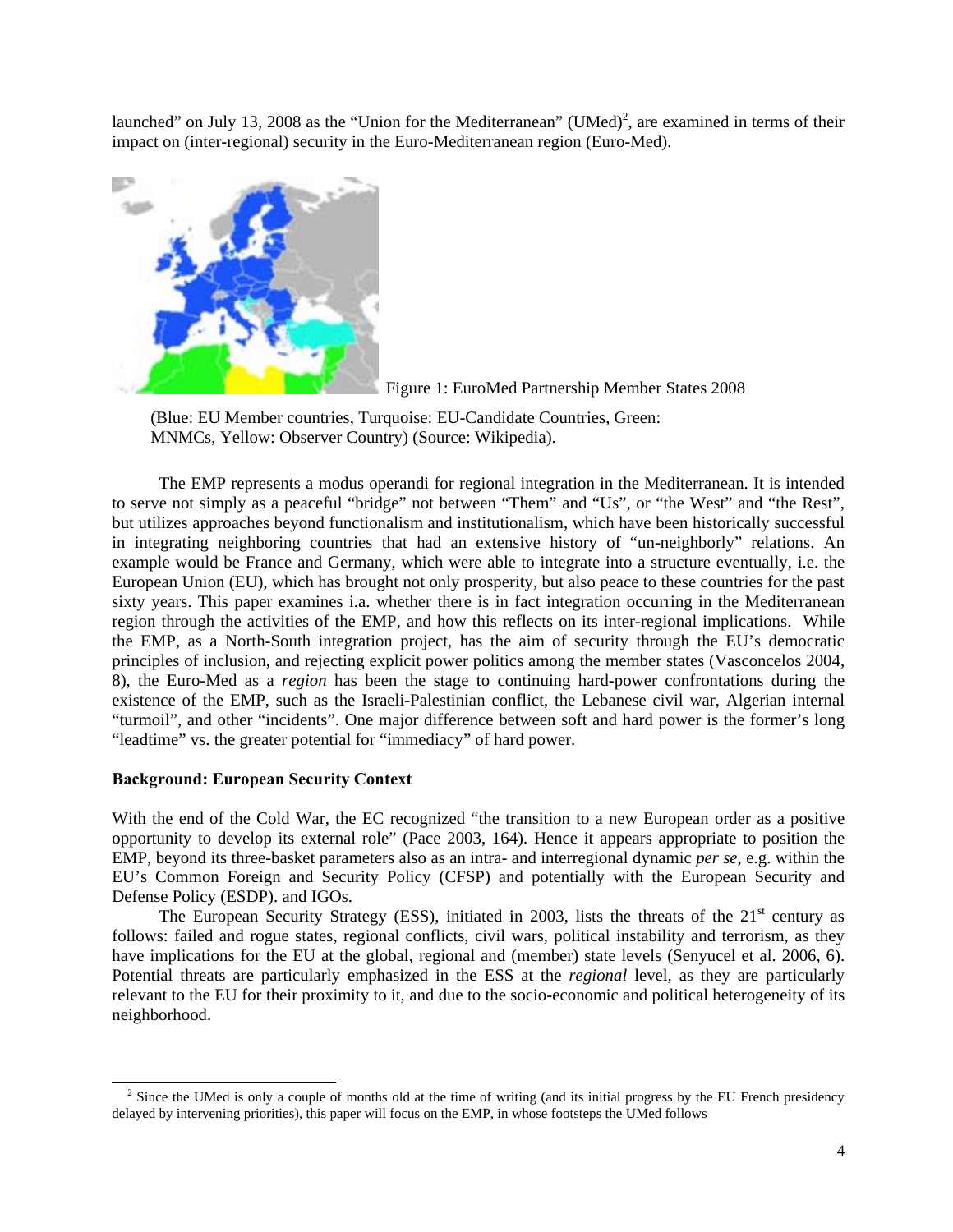#### Rosa Balfour (2004, 1) writes that

 the EU, by nature and because of its history, is ill-suited to embracing paradigms such as the clash of civilizations. Limited by its capabilities as a 'civilian power', it has sought to develop relations based on dialogue, on economic integration as a means of building secure and stable environments, and on diffusing its norms through persuasion rather than coercion.

She observes (2004, 1) that the Wider Europe Strategy, published by the Commission in March 2003, and the new European Security Strategy, prepared by the High Representative for CFSP the same year "propose major conceptual changes in the EU's relations with the rest of the world which, if implemented, could transform the EU's still hesitant status as an international actor".

 The debate surrounding basic and comprehensive security revolves around general as well as universal values and their policy implementation (Aliboni 2002, 11), which may be either more immediate, or address broader issues, involving political, economic, and/or socio-cultural responses, as well as more longterm crisis management, such as through peacekeeping and peace-building as a structural approach to national or regional instability from the perspective of the EU. Evaluating the EMP from these policy considerations, we observe that its basic institutional structure follows this paradigm. The EU General Affairs and External Relations Council (GAERC) of the CFSP as the forum for EUforeign ministers and the political Committee of the EU explicitly underlined in its concluding remarks on 18/19 June 2007 that strengthening the European Neighborhood Policy (ENP) represents a core foreign policy which should continue dynamically, particularly by exploring the alignment of the EU's Mediterranean partners with EU declarations, demarches, and positions on CFSP issues as other ENP members (such as Armenia, Azerbaijan and Georgia) have decided to do. Some authors (Danreuter 2006, quoted in Senyucel et al. 2006, 6) have stated that "the EU has realized that actualizing its ambitions at the international scale is very much related to how successful it is in its *regional* policies" (italics added).

 The recognition that no European country can tackle today's complex security challenges alone led in December 2001 also to the adoption of a declaration on the *operational* capability of the European Security and Defense Policy (ESDP) (European Commission CFSP 2008) by the European Council at Laeken, recognizing the EU's capability – and responsibility – to conduct some crisis management operations. Heisbourg (2001, 8), who writes that the "ESDP and its Rapid Reaction Force does not exist in a historical vacuum". On October 1, 2008 EU defense ministers met to focus on building a European fleet of helicopters and transport planes (in light of the deployment of the EU mission to Georgia on the same day, which highlighted a logistics deficit in this regard) (EurActiv 10/1/08). While previously EU peacekeeping missions, such as the one deployed in Chad had to rely on external contributions, such as from Russia, the EU can no longer afford this dependency. This expansion in EU defense logistics includes initial talks for joint EU officer training, "inspired by the ERASMUS student exchange programme" (Ibid.). While this indicates certainly a continued *defensive* EU, it suggests a deeper military integration, triggered by necessity arising from external circumstances as mentioned above.

## **Interregional Security in the Euro-Mediterranean**

Against this background of the CFSP, this section will examine the parameters of a possible **Euro-Mediterranean Regional Security Complex** *Structure.* The discussion of security cooperation is significant in the contemporary international system as it is taking place in a dynamic of a declining prominence of military alliances, and the reciprocal rise in importance of composite regional security frameworks (Attina 2005, 3): following the end of Cold War, bilataralism, the "de-polarization [since then] of the international system" (Ibid.) has affected nations' security cooperative behavior. Hence the past twenty years are a prime example of the time changes in security practices through the development of new ones, especially as this security cooperation is not only positively, but also functionally related to increased inter-regional economic cooperation (Ibid.). While through the ages foreign trade was protected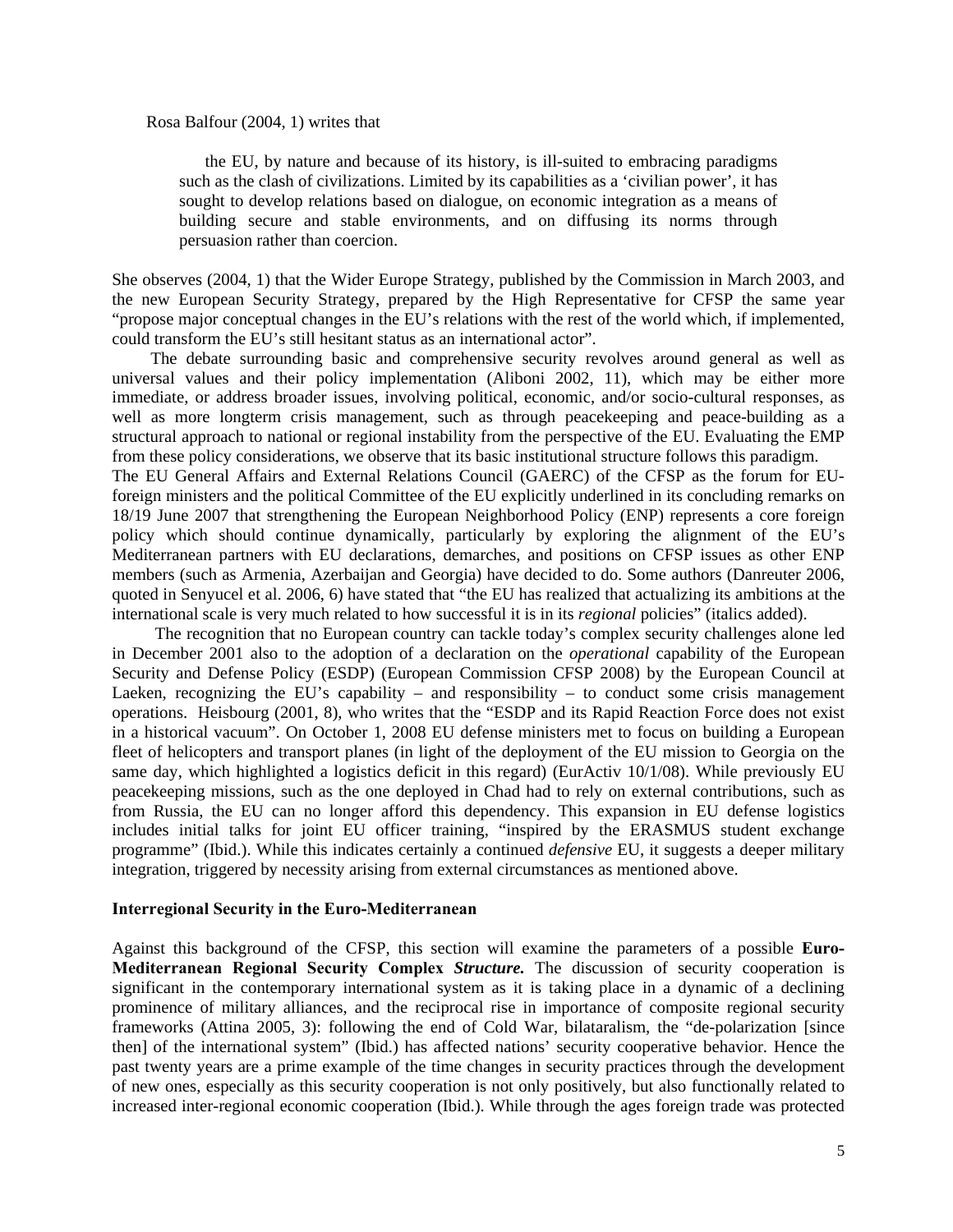more by a nation's own military capacity (e.g. the armadas), today (especially regional) trade experiences "front-line" protection through the institutional framework of cooperative political<sup>3</sup> and economic agreements, bolstered by socio-cultural confidence building measures (Attina 2005, 3). This "*security regionalism*" (Ibid.) has been analyzed in terms of levels of conflict and security among states of different regions (Singer and Wildavsky, 1993 and Kakowitz, 1998, quoted in Attina 2005, 4), or in terms of the relationship between conflict, integration and democracy (Gleditsch, 2002 quoted in Attina 2005, 4), in addition to the other theories on war and regional integration, such as (neo-) realism, liberal institutionalism, (neo-) functionalism, and social constructivism.

 However, this "security regionalism", based on regional security partnerships, holds for analytical purposes (Attina 2005, 5) that states, who have come to an agreement on "co-managing security problems" as a result of their realization of reciprocal interdependence, as well as common dependence on transnational problems, and, significantly, the "international relations in the regional are *not* polarized by great power competition" (Ibid., italics added). I would consider that the hegemonic impetus in the *establishment* of an *effective* intergovernmental organization can, however, not be ruled out yet<sup>4</sup>. Hence the EMP indicates a very diverse number of accomplished milestones since 1995, *because* the EU does not represent a "great power" polarization in it (countering the colonial argument raised against it), though contributed substantially both with logistic as well as financial support to development in a region with millennia of disharmonious political and socio-economic relations.

 This evolution in a regional security partnership received a new impetus following 9/11 through the "new discourse of threat and danger" (Attina 2005, 9) as national responses to deal with rogue states and political actors deemed aggressive and unreceptive to cooperative mechanisms. While these actors cannot be judged irrational from their viewpoint in attempting to achieve their own political agenda, states have taken steps to dissuade their interests, i.a. by enhancing their own military facility, "including the development of the European Security and Defense Policy" (ESDP) for worldwide use, and in some cases, the enhancement of the Euro-Atlantic strategic preponderance as condition for international stability and peace" (Ibid.). As a further authoritative speech act of a decade-long scholar in this area, this statement would confirm the identification of the Euro-Med beyond a Regional Security Complex as a Regional Security *Super* Complex transatlantically

 Collective security involves keeping the armed forces under national control, but states agree to make them available to intervene against an aggressor in a third country (Attina 2004, 3). The regions surrounding the EU have been termed part of the "*new strategic geography*" (Senyucel et al. 2006, 6) (emphasis added). Many of these regions are the sources of instability, yet rich in natural resources, especially critical energy reserves, which make successful relations with these neighbors essential (Ibid.). EMP-member states, in addition to their shared history and geographical space, and through their formal inter-linkage of the "three-basked"-parameters"<sup>5</sup> of the Barcelona Process per se are also formally linked

 $\overline{a}$ 

<sup>&</sup>lt;sup>3</sup> Compare the announcement by the UN (Financial Times 11/3/08) that its forces would patrol the Straight of Hormuz against piracy

<sup>&</sup>lt;sup>4</sup> In accordance with regime theory (e.g. Ruggie 1999).

<sup>&</sup>lt;sup>5</sup> These are: a) The **political and security partnership** with the aim of strengthening the political dialogue is based on "observance of essential principles of international law, and to reaffirm common objectives in matters of internal and external stability" (EU Commission website 2006: Barcelona Declaration). EMP partners agreed to act in accordance with the UN Charter and the Universal Declaration of Human Rights (such as guaranteeing "the effective legitimate exercise of such rights and freedoms, including freedom of expression, freedom of association for peaceful purposes and freedom of thought, conscience and religion, both individually and together with other members of the same group, without any discrimination on grounds of race, nationality, language, religion or sex"(EU Commission website 2006: Barcelona Declaration) as well as other obligations under international law, including their regional and international agreements.

b) As both Abdullahtif Ahmida (2000) and Joffé (2001, 34) point out, already the 1957 Treaty of Rome made specific provisions for the economic relationship between the Maghrib and the EC. However, while these were based stronger on colonial patters of the former as a raw material and labor supply, and market for EC/EU goods, **the economic aspect of the EMP** is directed towards economic *development* in MENA to reduce the gap between the northern and the southern periphery of the Mediterranean.

c) Some writers view the **social-cultural** "basket" of the EMP as "mainly aspirational in nature…, primarily devoted to supporting the growth of civil society in the South" (Joffé 2001, 38), while the EMP's documents also indicate plans to develop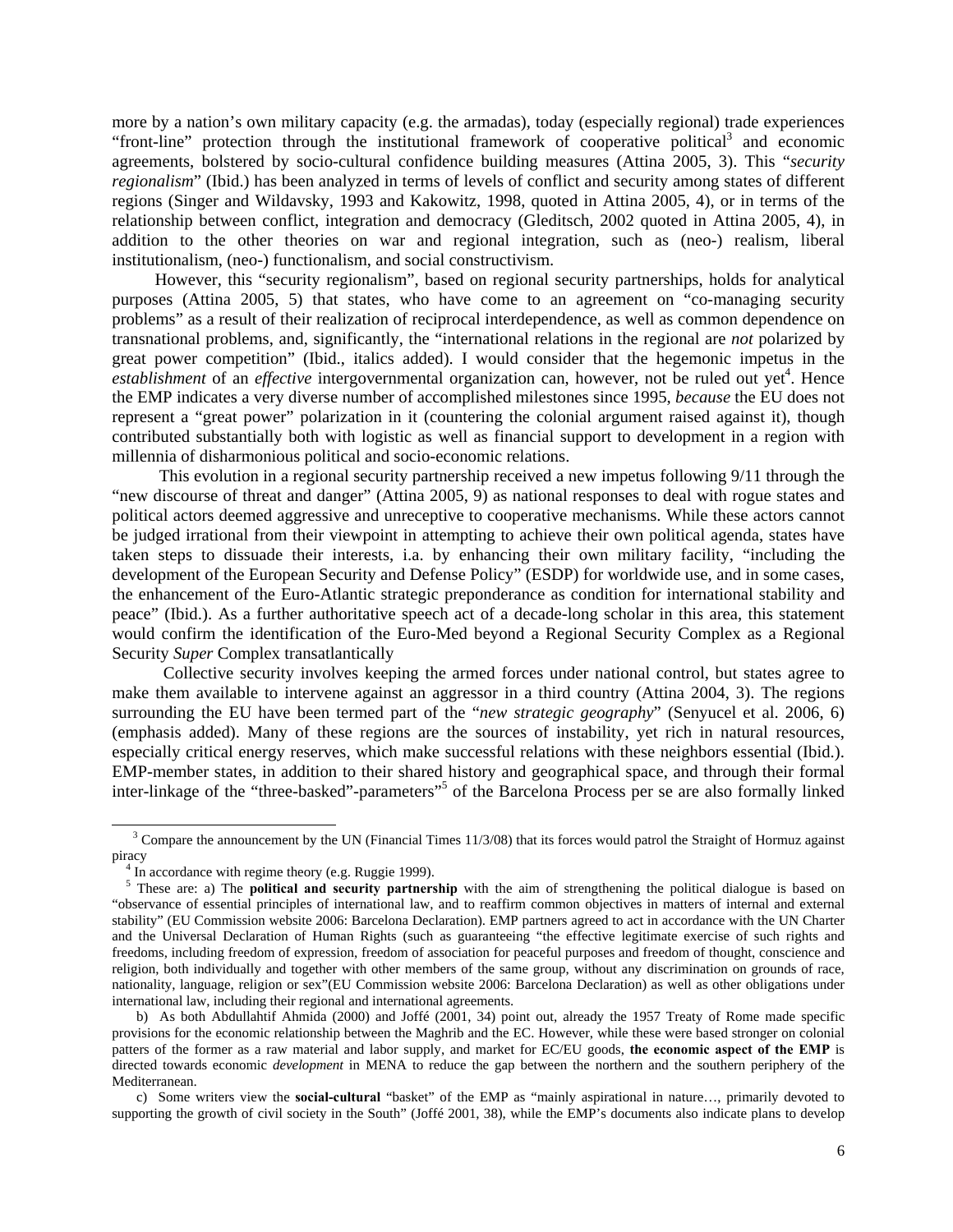beyond mere diplomatic and foreign policy ties through a complex structure of "formal" hard and soft security ties, including conflict resolution.

 Attina (2004, 2) (emphasis added) points out that "the *construction of security co-operation in the Mediterranean region"* rests in the design of two constellations within the EMP: the multi-dimensional strategy of its three Chapters, and the specific initiatives of the partners within the First Chapter frame. "For this reason, the Barcelona Declaration [represents] the *fundamental agreement of a regional security system* that ... create[s] the operative mechanisms and measures that set up a comprehensive and cooperative security" (Ibid.) partnership. Attina (2004, 2) suggests analyzing security systems according to the level of institutionalization in their security cooperation, as well as the social integration of their members, represented by the following graph (after Attina 2004, 3):

*No formal Amalgamated Amalgamated Amalgamated Amalgamated Amalgamated Amalgamated Amalgamated Amalgamated Amalgamated Amalgamated Amalgamated Amalgamated Amalgamated Amalgamated Amalgamated Security Arrangement* x----------x---------------x----------x------x---------x------------x *community* A B C D1 D2

A: Opposite Alliance System

B: Collective security

 $\overline{a}$ 

C: Regional security partnership

D1: Loosely coupled Pluralistic security community

D2: Tightly coupled Pluralistic security community

The European security system evolved from an Opposite Alliance System since the 1970s towards greater security integration, while the southern Mediterranean portion of the EMP is currently not an Opposite Alliance System, but has the potential to develop in either direction, depending on the institutional and political context, according to Attina (2004, 3).

 European stability overall is based on several premises, i.a. economic prosperity and continued growth in its "neighborhood" as discussed above in the context of the EMP's three Chapters. The EU's CFSP, which was only three years old upon the founding of the EMP, evolved parallel to it with the objectives of safeguarding the common values and fundamental interests, independence and integrity of the EU, in compliance with UN principles and those set out in the Helsinki Declaration (EU website). Nevertheless, there is also a marked asymmetry in security institutions between the countries of the northern and the southern Mediterranean due to the density of institutional development, much more so in the former and somewhat less in the latter (Vasconcelos 1999, 29). Other regional integration projects in MENA, such as the Arab League or the Arab Maghreb Union, did not develop a real security dimension, partially due to the stalled Middle East peace process and its "brake" on South-South integration. In this context, the EMP is by far the most significant security mechanism in the Euro-Med due to its multilateral character, and its "multi-layered" dimensions (Ibid., 30).

 Some scholars have accused the EMP of being an imperialist tool of the EU for an extension of territory, and herewith power. I would view the EMP rather as a model for assisting its member states to develop politically, economically and socially, in order to contribute to internal (national) stability as well as to discourage the southern neighbors of the EU to emigrate illegally in droves to the EU north of the Mediterranean. Additionally, especially thanks to the EMP financial programs, the Middle East Development Assistance (MEDA), the EMP political/security, economic/financial and socio-cultural

human resources and to promote understanding between cultures and exchanges between civil societies (e.g. European Commission 2000, 2006, 2007), aims which have been substantially supported in turning them into reality by NGOs such as the Anna Lindh Foundation. The EMP participants recognize that the traditions of culture and civilization throughout the Mediterranean region, the dialogue between these cultures and exchanges at the human, scientific and technological levels are essential factors in bringing their peoples closer by promoting understanding between them and improving their perception of each other.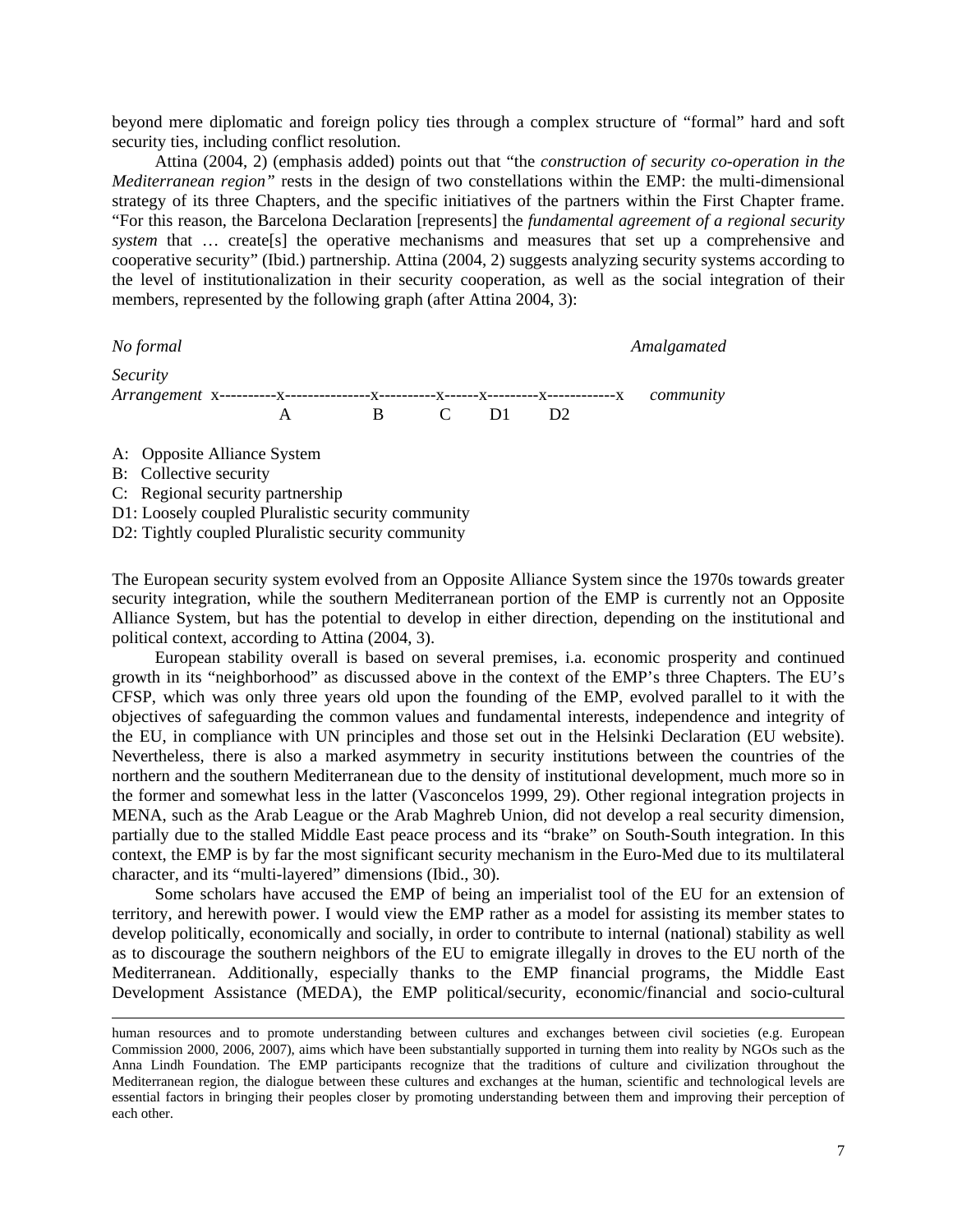options and tools available to all members, such as through a harmonization of practices, for the potential integration into some areas of the EMP of the EU's "Four Freedoms" (goods, people, services and capital), and for the mutual security-reinforcing effect they have on a peaceful coexistence in the culturally, politically and economically diverse North African and Middle Eastern "neighborhood" of the EU. Organization for Security Cooperation Europe (OSCE)

 Security cooperation towards the end of the Cold War and the years following it needs to be understood in the context of the OSCE and its preceding Charters, which led to its establishment and evolution. The OSCE, with currently fifty-six member countries, is the largest security organization. It builds on the Conference on Security Cooperation in Europe (CSCE) of the early 1970s (culminating in the Helsinki Final Act of 1975) as a forum of dialogue between East and West. As the above map shows, it involves a broad



Figure 5: OSCE Member states (green), Partners for Cooperation (orange) Source: Wikipedia (July 31, 2008)

membership ranging from North America to five former Soviet Central Asian countries (Kazakhstan, Kirghizistan, Tajikistan, Turkmenistan and Uzbekistan) and the European countries in addition to the Partners for Cooperation countries.

 Following the shifting security dynamics post-Cold War it was decided during the Paris Conference of 1990 (culminating in the Charter of Paris for a New Europe) that the OSCE's activities should evolve from predominantly meetings and conferences to greater field involvement, i.a. through the Office for Democratic Institutions and Human Rights, the Office of the Representative on Freedom of the Media, the High Commissioner on National Minorities, in addition to the field missions and activities in member countries (Ghebali and Warner, 2001 and Hopmann, 2003, quoted in Attina 2005, 8). This security structure complements the European Security Partnership as operative agreements to the declarations of fundamental agreements (Attina 2005, 8). Its first test during the Balkan unrest at the end of the last century showed which of these aspects required improvement.

 The significance of both the Helsinki Final Act of 1975 and the 1990 Charter of Paris for a New Europe lies in providing the intellectual basis, as well as the structural frameworks for other regional security partnerships and communities, such as the EMP. The Helsinki Final Act of 1975 already contained a Three-Basket structure, i.e. the "Principles Guiding Relations between States" as follows:

- 1. Sovereign equality, respect for the rights inherent in sovereignty
- 2. Refraining from the threat or use of force
- 3. Inviolability of frontiers
- 4. Territorial integrity of States
- 5. Peaceful settlement of disputes
- 6. Non-intervention in internal affairs
- 7. Respect for human rights and fundamental freedoms, including the freedom of thought, conscience, religion or belief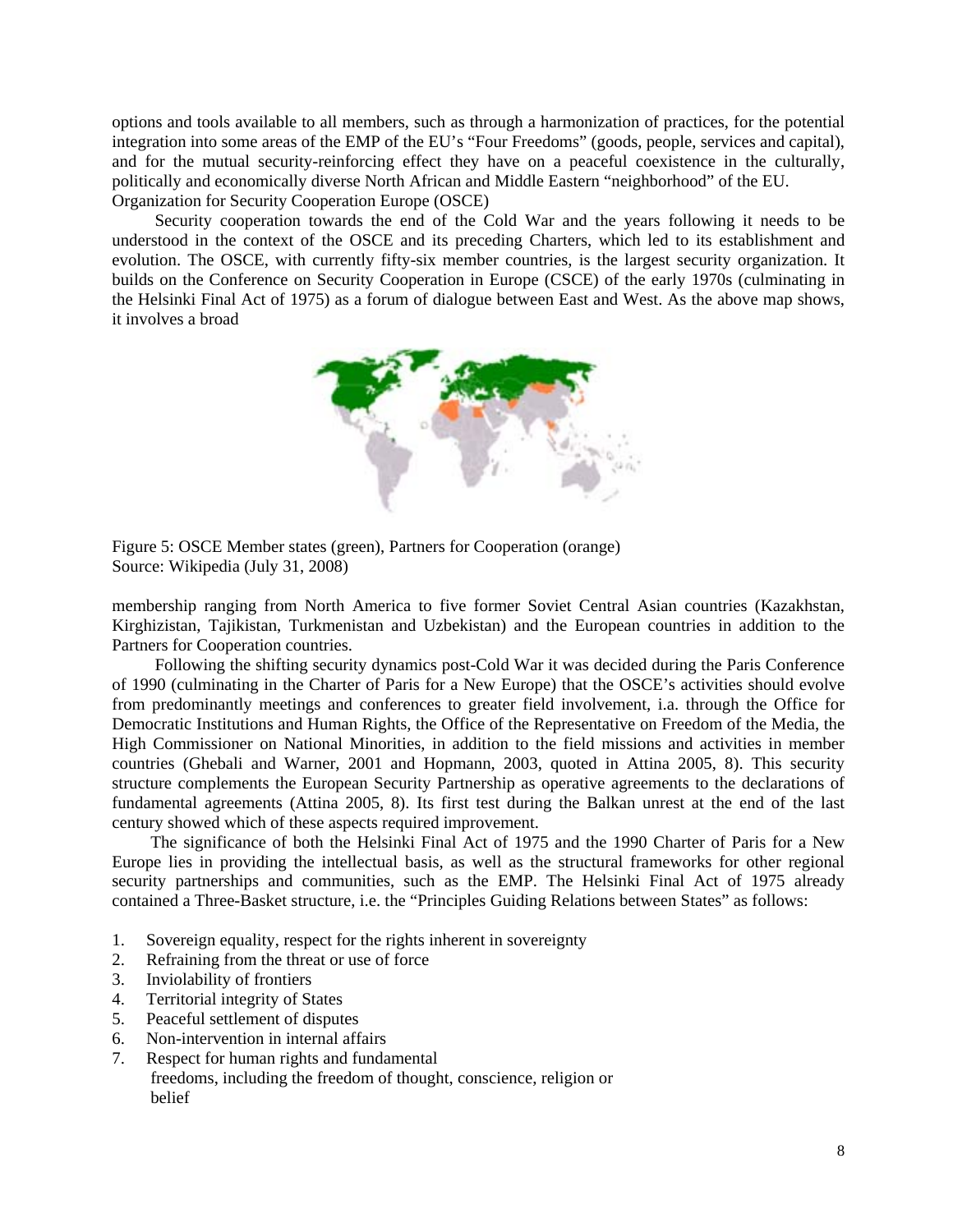- 8. Equal rights and self-determination of peoples
- 9. Co-operation among States
- 10. Fulfillment in good faith of obligations under international law

Additional agreements included areas of cooperation in the fields of economics, science and technology, and the environment, as well as commercial exchanges, industrial co-operation and projects of common interest, as well as provisions concerning trade and industrial cooperation, the harmonization of standards and arbitration, and the exploration of possibilities for improving cooperation, such as in agriculture, energy, new technologies, the rational use of resource, transport technology and environmental concerns.

#### **UN**

The concept of hegemony, based on control and force, may be relevant to the maintenance of security communities (in terms of a neo-Gramscian form of hegemony), or may be traced back to Thycydides, as *hegemonia*, founded on moral, cultural and intellectual leadership, and based on consent and rooted in legitimacy among the secondary states (Flockhart 2007). When Turkey's bid for EU membership becomes successful, the EU will border at that point Iran, Iraq and Syria. With these countries as potential new EU neighbors, it is understandable that the EU is not only following developments in Iraq very closely, but showing a definite self-interest in the current developments there. From its position of strength in soft power, the EU's Commissioner for External Relations, Benita Ferrero-Waldner, is actively participating in the Iraqi Compact as "a new partnership with the international community aiming to help Iraq on the path of peace and political and economic reconstruction" (EU News release 5/3/2007). While the US has obviously had endless meetings with Iraq and its neighbors since 2003 (if not before) on these topics, the "shock and awe"-effect of the Anglo military engagement appeared to have interfered with the motivation of Iraq's multiple (tribal etc.) actors (and those of some of their neighbors) to jointly participate in their country's future structural continuities and processes (and appear to instead favor asymmetrical warfare against the occupation instead) during the first few years. Some of these countries implicated in this interference, such as Syria, are EMP-member states, which explains the broader effect of the current Iraq war on regional stability, not only transatlantically, but also in the Euro-Mediterranean.

 Furthermore, in the interest of this potentially ever "widening" European security "region" (now potentially including Syria, Iran and Iraq, as mentioned above, as potentially new EU-neighbors) the EU, through its Neighborhood Policy (of which the EMP is the specialized regional program), intends to assist Iraq by focusing mainly on the rehabilitation of basic services, support of the political process, including elections, support of job creation and of Iraqi capacity building and humanitarian assistance (Ibid.).

 The irony will not be lost on the reader that these are actually also the very programs and intentions the US had for Iraq – but proceeded to impose them "top down" on Iraq without, I claim, securing the absolutely essential "mutual constitution" between agent, structure, interests and identity in this process. This is an inconvenient and time consuming process indeed, which may have to be modified or even largely sacrificed, when time is of the essence in an acute security threat. However, the establishement and effort in the maintenance of a long and trusting relationship between unequals, such as countries in MENA and the US may be more legitimate in the longterm and hence have greater longterm benefits, than a hasty and poorly thought-out and implemented hard power initiative. This may be especially true in political relationships in the southern Mediterranean, partially of a difference in the perception of "time" between the "old" continent and the "new" world in matters of progress (or perhaps, for no other reason, for the "old" continent not being able to afford to waste resources blindly). With other words, despite similar interests between the EU and the US as actors, their different identities inform different processes, leading to different structural outcomes at times, especially with respect to some initiatives in the greater Middle East.

 One of the greatest security threats to Europe today, despite and because of events surrounding the Iraq invasion, would be a disrupted trans-Atlantic relationship due to a potential ideological fall-out. The Cold War and its nuclear stalemate as central to the European security community have changed now into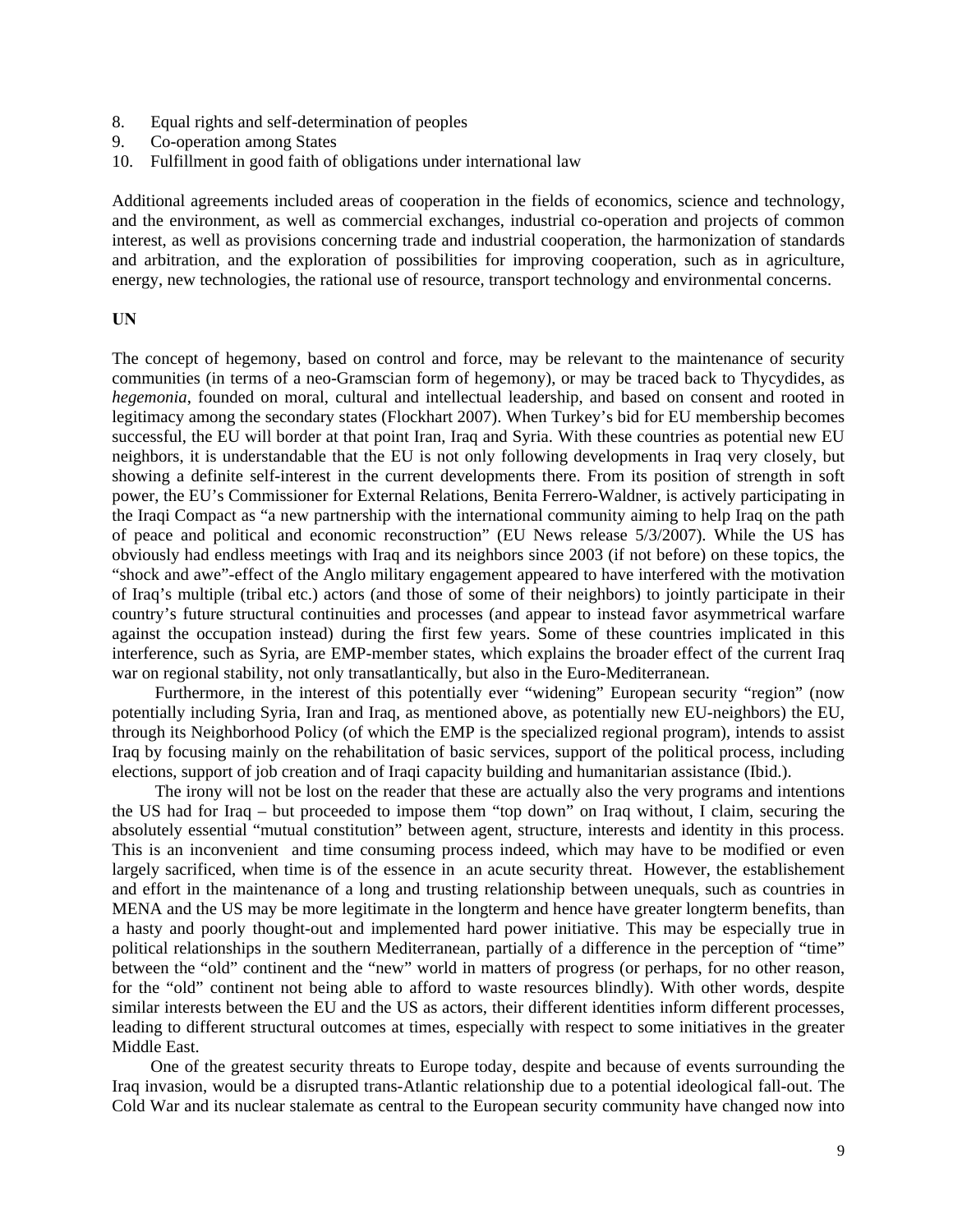an acute threat from the potential use of WMDs, especially in asymmetrical warfare globally, and potentially with respect to a revisionist Russia. Security today needs to be approached differently to respond effectively to the needs and threats in the contemporary Mediterranean (including taking into consideration the re-emergent activities of Russia) from the military to the environmental, politicoeconomic and the socio-cultural of the societal sphere.

## **The Transatlantic Euro-Med Dimension post-Cold War: NATO**

The North Atlantic Treaty Organization (NATO) had been responsible for territorial defense of Europe and "peace-*making*" after the Cold War, while since 1999 the European Union is responsible for the implementation of missions; i.e. peace-*keeping*, policing of treaties etc.

1996: At their June meetings, NATO Foreign and Defense Ministers decided that

 NATO's internal adaptation would involve building the European Security and Defense *Identity within* NATO, in order for the European Allies' shared responsibility to be expressed more effectively and coherently in their contribution to the missions and activities of the Alliance, and reinforce the transatlantic partnership.

This *"*New-look" NATO has been described as a

process of redefining the organisation's role and operation" (Europa-website Newlook NATO", 8/19/2008), recognizing a European defense identity, strengthening the European component of the transatlantic security system, the new role of the WEU, as well as NATO's eastern enlargement and its establishment of a stable and sustainable partnership with Russia and Ukraine, as well as NATO deepening its relations with third countries, e.g. through Partnership for Peace and Mediterranean Dialogue programs.

## **NATO's Mediterranean Dialogue and Istanbul Initiative**

In comparison, NATO's mandate also shifted post-Cold War from defending a clearly delimited territory to a new strategy of committing member states to defend

 unbounded interests beyond Europe's theater of operations: NATO's new mandate is as global as the Western interests it has pledged to defend … [implying] that the Arab world will received its fair share of NATO attention … [such as] crisis operations … to keep risks at a distance by dealing with potential crises (which could affect Euro-Atlantic stability) at an early stage (El-Gawhary 1999, 16/7).

NATO changed post-Cold War from that of a collective *defense* organization to a collective *security* organization, seeking to avoid new polarizations and the creation of new dividing lines between formers friends and foes, but to seek cooperation between former adversaries through integration in Allied progress, e.g. Partnership for Peace (PfP) and special relationships as mechanisms for exporting stability to new member countries.

 NATO's Mediterranean Initiative specifically was formally launched in December 1994 as the "Mediterranean Dialogue" ("Dialogue"), reflecting the alliance's recognition of the Mediterranean's unique regional security challenges. The Dialogue was also intended to reach out to non-NATO member countries who might be interested in collaborating with NATO's Mediterranean security and stability projects. These "partners" would not be allies at the beginning but would be involved in confidence building programs, to become members when some major qualifications were met, e.g. irreversible commitments to democracy, civilian control of the military and development of a nation's military capability to a level of interoperability with those of NATO members" (Kaplan 1999, 195).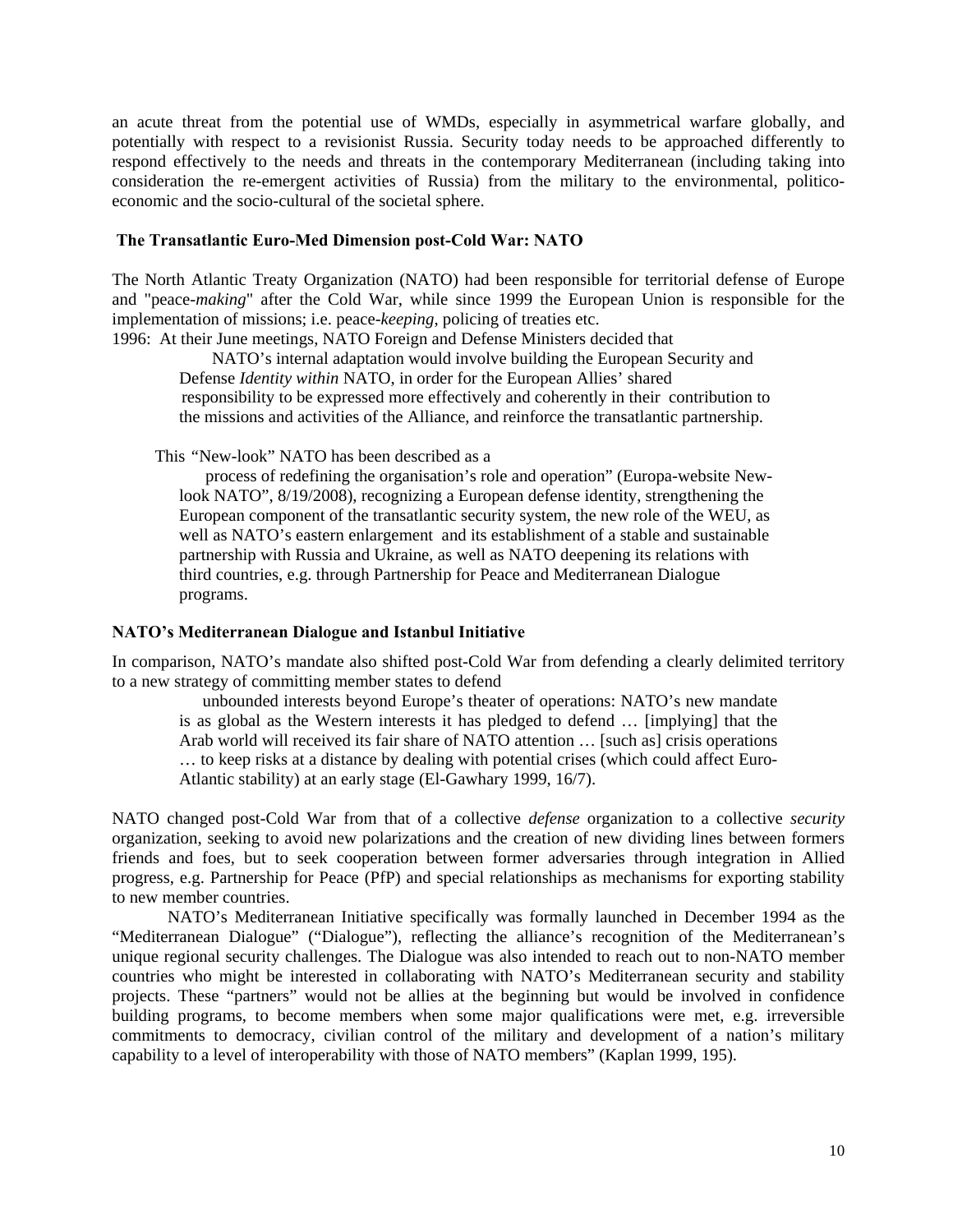

Euro-Mediterranean Regional Security Complex (Source: Boening 2008a)

 The "soft" power ideas and programs of the EMP/UMed to co-constitute structures for peace hence would be balanced in an EMRSC e.g. with NATO's Article 5 mission: "Security is indivisible within the Euro-Atlantic region"<sup>6</sup> as a pact against war (Yost 1998, 6) as well as the (now favored) non-Article 5 missions of collective security of an alliance to "deter, and if necessary defend, against one or more identifiable external threats". This goes back to the Wilsonian conviction that collective security is an international morality superior to that on which the realist balance of power system is based (Yost 1998, 8) – and it has always been understood that NATO would not undertake a mission without UN Security Council approval (especially after the U.S. overcame this restraint on national action with the invasion of Iraq with limited success at the time of this writing, partially due to this unilateralism).

 The ESDP exists as the bridge to the EU's hard power options, ranging from previously only national militaries and NATO on the one hand, and the EU's soft power approach on the other. While the EMP's approach has been basically one of soft-power, focusing on economic and social assistance through the EU's MEDA, NATO per se overall also boasts U.S. military hard power capabilities, while NATO's Mediterranean Dialogue on the other hand aims to build confidence and cooperation. Vasconcelos (2008, 8) suggests questioning the understanding of, and consensus on comprehensive security by EMP member states, i.e. whether e.g. the post-9/11 security perspective are really law and order related.

 $\overline{a}$ 

<sup>&</sup>lt;sup>6</sup> Comparable to the theme of the League of Nations that "peace is indivisible"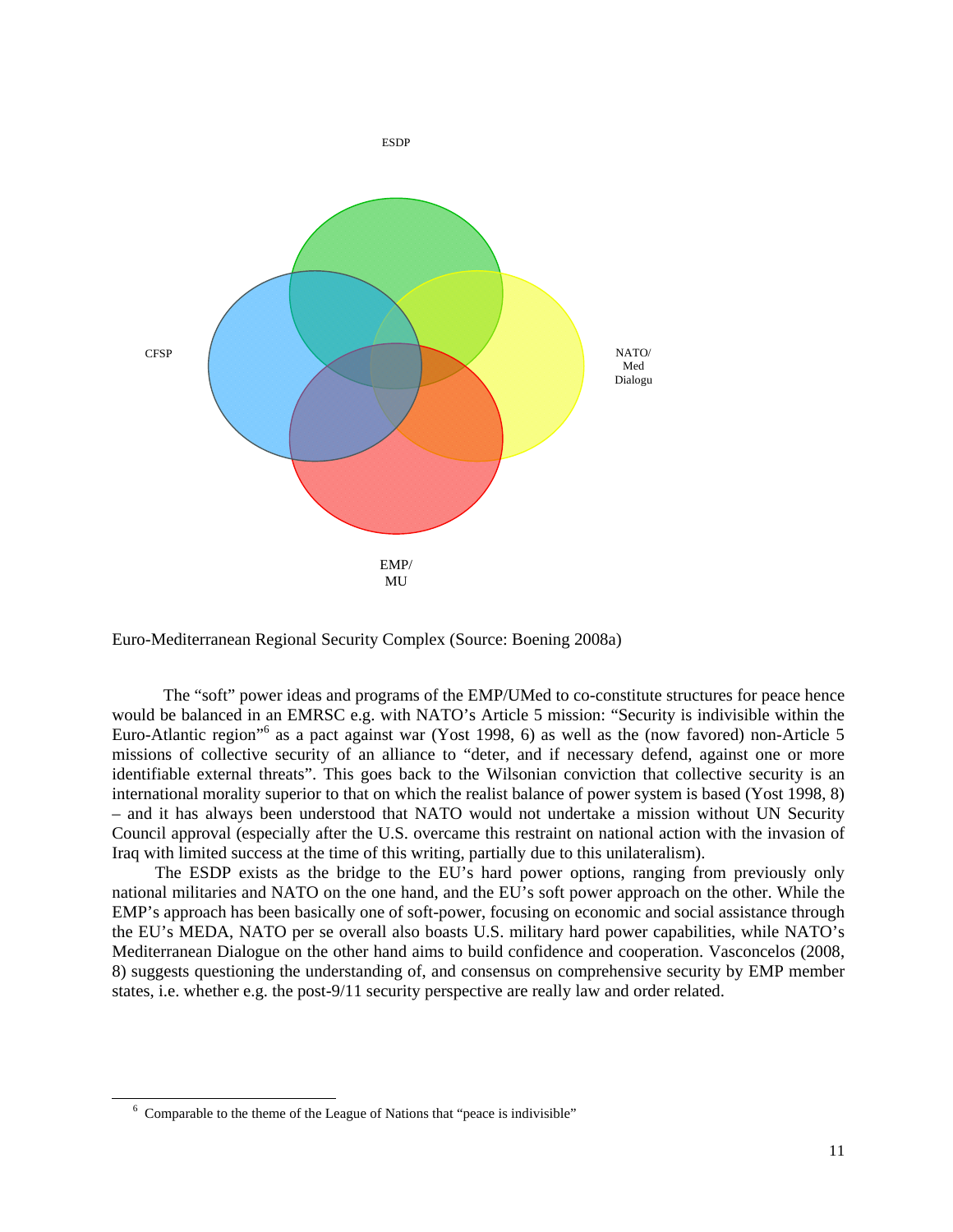#### **Mediterranean Intra- and Inter-Regional Relations**

 $\overline{a}$ 

Romano Prodi, as then President of the European Commission, in a speech at Louvain University in November 2002, stated that there is not demarcation line between some Mediterranean countries and others, but that the Mediterranean is

a girdle of peace and cooperation, the focal point of a vast political and economic region stretching from Spain to the black sea and the Persian Gulf, … [a region that] must not start from a closed, one-sided Eurocentric position; [but that] we must base our approach on a certain idea of belonging together which in essence already exists within the processes already under way, but needs to be bolstered with firmness and vision (First Jordan 2002).

These words, as an "authoritative speech act" in terms of securitization (Buzan, Waever and de Wilde 1998), identify the multi-lateral Mediterranean "region" as one of belonging together socio-economically as well as politically in terms of a zone of peace, viewed from its inter-regional aspect towards neighboring regions.

 Integration theories are meso-theories rather than relying on a single universal theory to explain collective decision-making of political actors in distinct national settings who are persuaded to shift their loyalties, expectations, and political activities to a new center (E. Haas 1961, 1958). These political actors still exercise rational choice (i.e. they are utility maximizers with exogenously determined preferences. such as the national interest and the relative power of a state remaining significant, even in the EU) in new regional arrangements. Regional integration is also not static, but a dynamic process, both path-dependent on the context of the historical period, the sociological actors (state and non-state), and the specific issues involved.

 The main thesis suggested here is that regional integration is taking place to the point of a regional security complex being established among EMP-member countries<sup>7</sup> (Boening 2008a and 2008b) (compare Appendix 1). This would represent a revision of the Middle East Regional Security Complex suggested by Buzan and Waever (2003). The study is significant for two reasons: First, this paper focuses on the Euro-Mediterranean region and the role of the European Union and its southern Mediterranean neighbors ("MENA") in the context of the EMP in "constructing" this space, and hereby giving it meaning in the context of regional stability. Secondly, this integration could additionally lead to a reciprocal "reconstruction" of EMP members' self-identity and interests in the structural context of a Euro-Mediterranean Regional Security Complex (EMRSC).

<sup>&</sup>lt;sup>7</sup> EMP-membership at its founding in 1995 consisted of the European Union (EU) member states, plus Algeria, Egypt, Israel, Jordan, Lebanon, Malta, Libya (as an observer), Morocco, the Palestinian Territory, Syria, Tunisia, Turkey.

The Euro-Mediterranean Partnership as of September 2008 consisted of the twenty-seven EU member states, three EU-Candidate States: Croatia, Macedonia and Turkey, and eleven Mediterranean Partners: Albania, Algeria, Egypt, Israel, Jordan, Lebanon, Mauritania, Morocco, the Palestinian Authority, Syria and Tunisia. Libya has had observer status since 1999.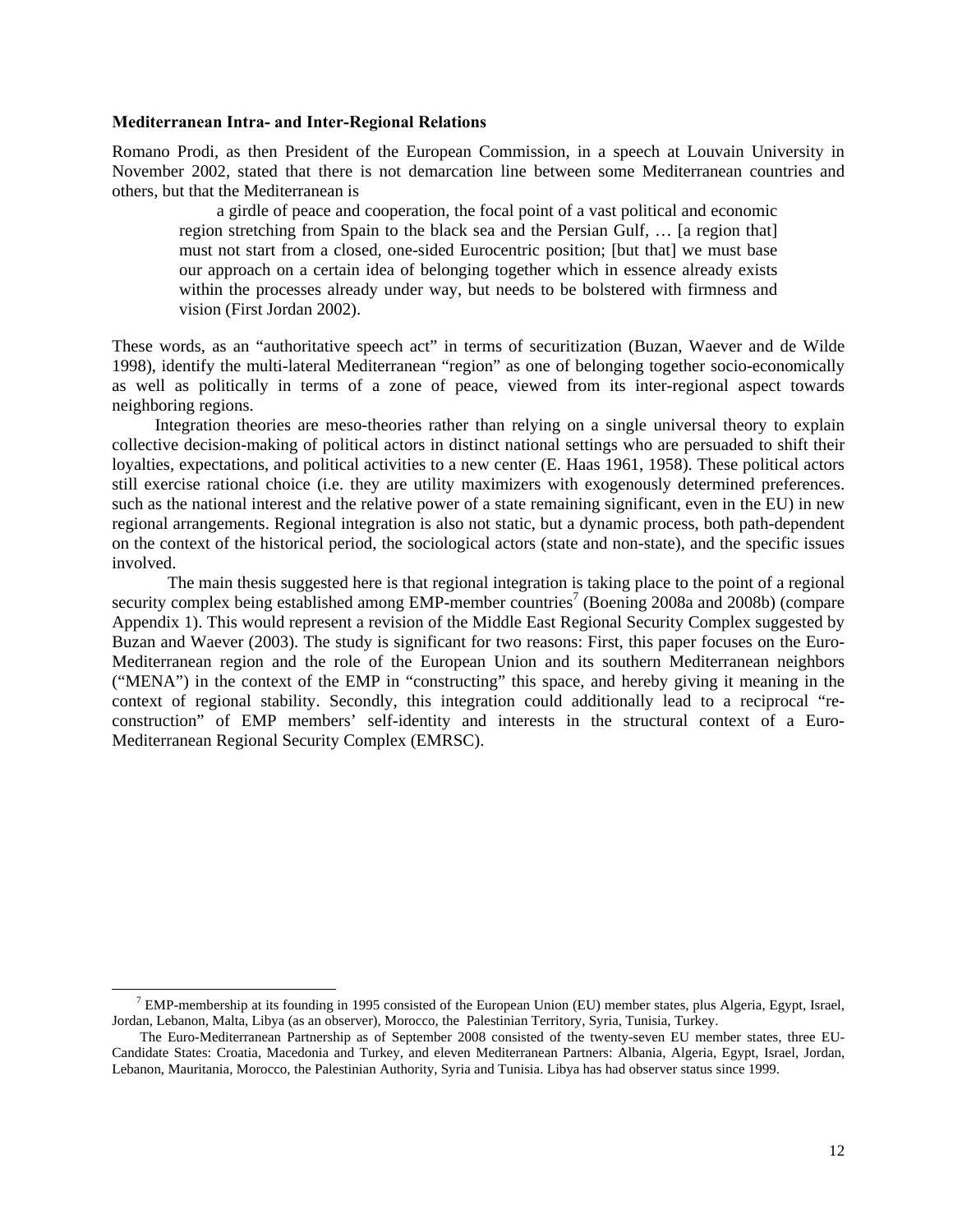

Figure 2: Euro-Mediterranean region (Source: Wikipedia)

 If such as Euro-Mediterranean Regional Security Complex can be traced to have evolved through the dynamics of EMP activities, it would also have potential reverberations vis-à-vis a transatlantic "umbilicus" as a Euro-Mediterranean Regional Security Super Complex (EMRSSC). I operationalize an EMRSC and an EMRSSC by analyzing the *levels* and *sectors* in the EMP, as suggested in the literature on RSCT (Ibid.) (Boening 2008a, and 2008b).

 The analysis of an EMRSC, i.a. through the dynamics of the EMP, can be traced in several ways. First, the EMP seeks to achieve economic harmonization to optimize development through neoliberal and functional interdependence, such as a Free Trade Area (aimed for by 2010). Secondly, it re-constituted the actors and structures in member countries through social-cultural rapprochement, and increased facilities for the movement of people (and hopefully labor under the potential terms of the UMed). Thirdly, it involves beyond traditional political aspects of military security/hard power (such as through intraregional harmonization within NATO's Mediterranean Dialogue) and the evolving ESDP, also constructivist dynamics of regional security complex sectors and levels. Fourth, taken as a whole, these dynamics have characteristics of a security community, which involves, according to the new framework for security analysis (Buzan, Waever and de Wilde 1998), additional security sectors such as members emphasizing the development of civil society, the securitization of food, water, finances, energy and the environment.

 These are addressed in an EMRSC on a number of levels and can be analyzed i.a. through neohegemonic and Second/Third Generation Regionalism theories in terms of their inter-regional significance, such as vis-à-vis the Black Sea region, the Gulf Cooperation Council, Russia or Latin America.

 While this paper focuses on the Euro-Med, it does not exist in a vacuum but has an inter-regional dimension. There are two aspects to this discussion: the EMP-internal transformations, and the interregional interactions between the EMP and neighboring regional organizations. Intra-regional EMP transformations pertain e.g. to the status of Turkey as EMP-member, or Turkey as additionally an EUmember state one day as well. This will re-define the entire south-eastern neighborhood of the EU, whereby i.a. Iran, Syria and Iraq will be the EU's neighborhood. Schumacher 2004, 99) suggests that this would require the EU not

to limit itself to a mere political dialogue and trade agreement with Iran, and … [not] continue to treat war-torn Iraq simply as a recipient of reconstruction aid, thereby leaving the country in the power sphere of the occupying powers… [but rather that] the EU will have to consider redefining the EMP's geographic scope and transforming it into a more inclusive and flexible *Euro-Middle East Partnership*. 8 (italics added)

 $\overline{a}$ 

 <sup>8</sup> compare also Neugart and Schumacher (2004)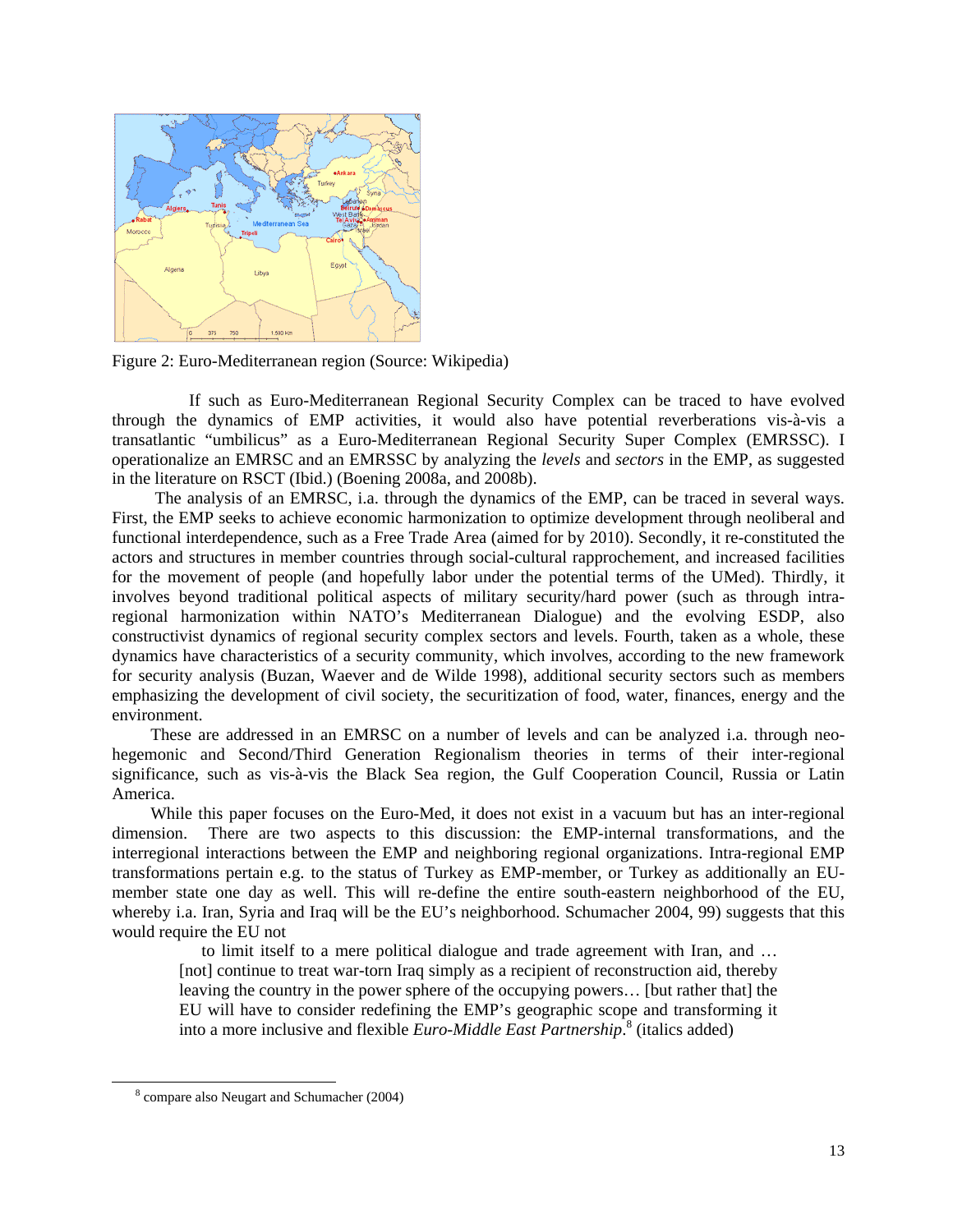Schumacher (2004, 100) suggests that this would involve redesigning the EMP's intergovernmental framework with enhanced bi-, and/or multilateral inter-, intra and sub-regional cooperation layers/rings of cooperation, such as an enhanced infrastructure within this partnership and as well as within the southsouth dimension, including transport enhancements to support its economic aspirations and interdependence. Additionally, the intra- and interregional socio-political evolution on these levels would need to be furthered through confidence-building measures, and intercultural learning, including intra-Arab civil society cooperation (Schumacher 2004, 101). Coherence and coordination within the EMP would give a much broader base in managing regional post-"Operation Iraq Freedom" stability. These statements, as a further "authoritative speech act" from a research institution focusing on the Euro-Med, not only views the EMP as the preeminent institutional framework in the Euro-Mediterranean to develop this enhanced socio-political and economic infrastructure in the widest sense.

 The inter-regional aspect involves e.g. the status of the Middle East Peace Process. There are a number of intergovernmental organizations (IGOs) overlapping with the EMP, from the EU to e.g. the Arab Maghreb Union, which seeks South-South integration through a sub-regional free trade area (Gillespie 2000, 95). The African Union, whose Protocol of 2002 relating to the establishment of the Peace and Security Council represents the start for building a formal security cooperation (Attina 2005, 7 and 16) within a regional security partnership encompassing fifty-three state, including the prevention, management and resolution of African conflicts, including early warning and preventative diplomacy to promote peace, security and stability.

 Attina (2004, 2), in studying the constructive processes of the Euro-Mediterranean security system, utilizes analytical approaches of other regional security systems and regional security partnerships from a comparative perspective. He points out that

 the existence of different multilateral initiatives on security in the Mediterranean is pointed out as a strategic tool for the future of the Euro-Mediterranean security project, and the proposal for increasing the relations between the EMP and other multilateral initiatives is put on the table as a step forward to strengthen the process for building the Mediterranean security system (Ibid.)

through an evaluation on the basis of their level of institutionalization of security cooperation and members' social integration (Ibid.).

## The Adriatic Sea Partnership

**The Adriatic Sea Partnership** is an example of an intra-regional "region" within the Mediterranean. It represents a political deepening, through mainly epistemic cooperation. It was initiated in March 2006 by the Slovenian Ministry of the Environment and Spatial Planning as a protective approach against the environmental challenges to this sensitive and vulnerable marine ecosystem, modeled as an elaboration of the positive experiences with the Sva River Basin Initiative (MAP Bureau 2006, 1) in terms of integrating the Adriatic under the UN's Mediterranean Strategy for Sustainable Development (Ibid.). This institution would coordinate national and international public and private level institutions of involved shareholders, such as financial, waste water management, integrated coastal zone management, etc. (Ibid., 205).

## The Black Sea Synergy Initiative

 $\overline{a}$ 

The **Black Sea Synergy Initiative**<sup>9</sup> was established in 2007 to deal with the opportunities and challenges of the region, which is "rich in natural resources and strategically located at the junction of Europe, Central Asia and the Middle East (Commission of the European Communities 2007). The EU Council in its conclusions of 18/19 June 2007 welcomed the initiatives aimed at strengthening a coherent EU engagement towards the Black Sea area. The Council pointed out that they explicitly recommend building on the experience gained through the Barcelona Process (as well as lessons learnt in the Northern

<sup>&</sup>lt;sup>9</sup> The Black Sea region comprises Armenia, Azerbaijan, Bulgaria, Georgia, Greece, Moldova, Romania, Russia, Turkey and Ukraine.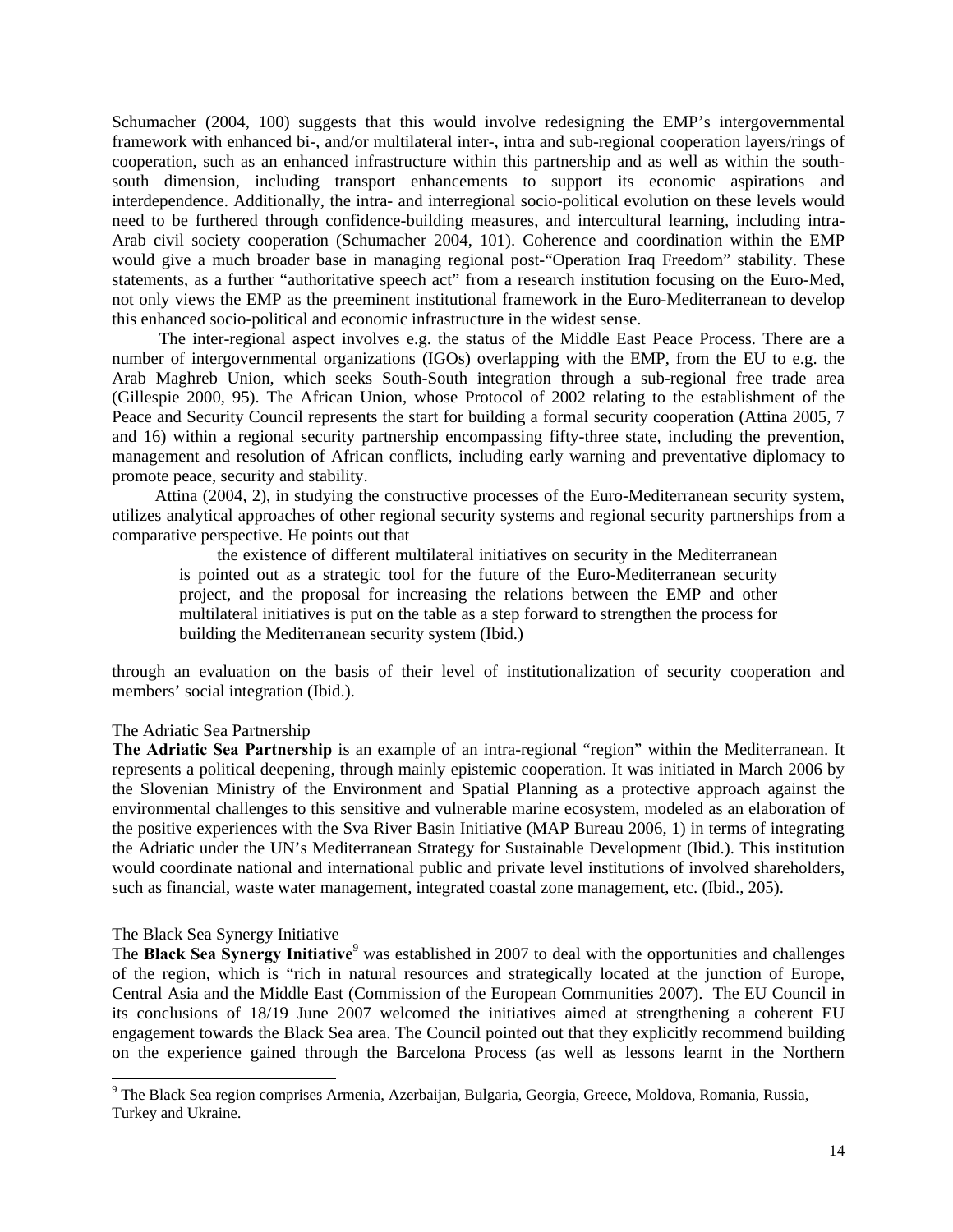Dimension of the ENP) to extend synergies with other regional cooperation processes, as the EUaccession process by Turkey, the ENP as well as the Strategic Partnership with the Russian Federation are of relevance to the EU.

## The EU-Africa Strategic Partnership

The **EU-Africa Strategic Partnership** is a further southern extension of the ENP beyond the Neighborhood, and in this case specifically the EMP, (European Commission: EU-Africa Summit 2007), to provide a long-term vision to face common challenges, ranging from climate change to development, energy, migration, peace and security, trade and regional integration and good governance human rights, between the countries beyond the southern Mediterranean and the EU. These issues represent some of the sectors, which Buzan, Waever and de Wilde (1998) have referred to as "sectors" in operationalizing their new framework for security (as reflected in this book's title under the same terminology). Additionally, this EU foreign policy towards the south could be explained with Regional Security Complex Theory (RSCT) (Buzan and Waever 2003) in terms of the Euro-Mediterranean region as a Euro-Mediteranean Regional Security Complex, whereby sub-Saharan Africa could be viewed as buffer-region to a Euro-Mediterranean Regional Security Super Complex under this theory. As the dynamics currently are not particularly intense between Europe and sub-Saharan Africa, this aspect of the EMP exceeds the limits of this paper.



Figure 3: Sub-Saharan Africa (in beige) (source: www.exploringafrica.matrix.msu.edu/images/subsaha.... )

 While the future geographic and political ENP-membership may be contested (Lippert 2007, 183), the ENP's potential is not<sup>10</sup>. The following sections will discuss these opportunities further. The Gulf Cooperation Council

 The GCC and the EU have held regular ministerial meetings during the last two decades on issues of mutual interest, such as terrorism, WMDs, human rights and regional political issues pertaining to "ensuring security in a broad sense in a region of tension, and guaranteeing long-term prosperity and job creation by diversifying the economy and reducing dependence on oil income" (EU Council Interim Report 2006). Both the GCC and the EU view especially this area of energy and security on a regional basis in need of enhanced regional and a wider international dialogue, e.g. through a stronger EU presence, enhanced coordination and higher visibility in the Gulf states (Ibid.). The GCC financial sector has been partially integrated with the West through Petro-investments. Reciprocally, global financial crisis of autumn 2008, however, left especially some Kuwaiti banks (e.g. Gulf Bank) weakened (England 2008). The financial "inter-regional" role of the GCC in the EU, beyond Petro-investments, is also exemplified by the \$10.7 bn capital injection by Libya and Qatar into Barlcays Bank (Financial Times 10/31/08), indicating that Arab Gulf banks are overall well capitalized).

 $\overline{a}$ 

<sup>&</sup>lt;sup>10</sup> Compare Senyucel et al. 2006.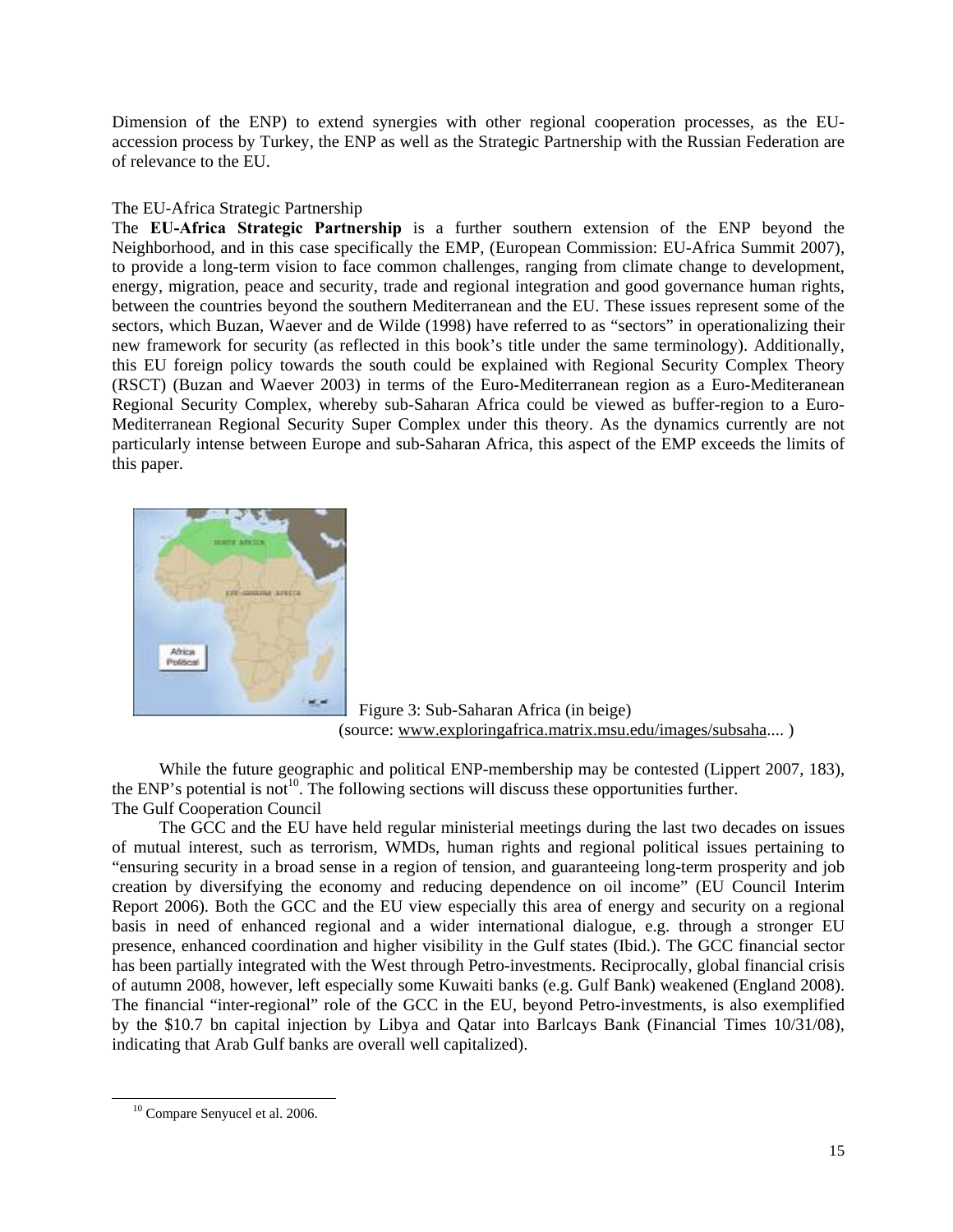As this interim report is an official EU document, it represents an authoritative "speech act" which explicitly states not only the inter-regional security significance between the EU and the GCC, but also the interest of the EU to especially support the mutual security concerns between these two regions. In this context, the EU welcomes elections in the regions (Ibid.).

 The GCC has actively supported the EMP when brokered the Doha Agreement in 2008 to normalize relations between Lebanon and Israel (compare Chapter Five), facilitating the participation of both countries at the Mediterranean Summit in July 2008 in Paris.

#### **Select Special Powers and the Mediterranean**

#### U.S.

As the Doha negotiations have broken down since the writing of this paper, the complexity of trade liberalization and integration as a function of regional trade have been highlighted. Tovias (2008, 39) has elaborated on the strategic consequences of cross-regional free trade agreements in that it expands the influence of larger powers in regions beyond their past spheres, and lessens the dependence of smaller powers on previous alliances.

This remarkable change in the trade policies of both large and small countries could led in the medium term to a sort of meltdown of still-existing, although loose, spheres of influence (such as the one the EU has in the Southern Mediterranean and in Sub-Saharan Africa or the US in North and Central America) (Tovias 2008, 39).

As least developed countries tend to be losers in these dynamics, since "neither economic powers nor emerging economies consider" (Ibid.) their markets worthwhile to be included in an FTA, it should be a caveat for the EMP in the establishment of the Euro-Mediterranean FTA to avoid this temptation and the socio-political repercussions it might bring. Additionally, these dynamics gain salience by the U.S. Middle East Free Trade Area Agreement (formerly proposed in 2003, to be implementation within ten years), which broadens the U.S. influence in MENA beyond the military influence and specific petroleum trade, with broader trade agreements as well.

 The concept of hegemony, based on control and force, may be relevant to the maintenance of security communities (in terms of a neo-Gramscian form of hegemony), or may be traced back to Thycydides, as *hegemonia*, founded on moral, cultural and intellectual leadership, and based on consent and rooted in legitimacy among the secondary states (Flockhart 2007). When Turkey's bid for EU membership becomes successful, the EU will border at that point Iran, Iraq and Syria. With these countries as potential new EU neighbors, it is understandable that the EU is not only following developments in Iraq very closely, but showing a definite self-interest in the current developments there. From its position of strength in soft power, the EU's Commissioner for External Relations, Benita Ferrero-Waldner, is actively participating in the Iraqi Compact as "a new partnership with the international community aiming to help Iraq on the path of peace and political and economic reconstruction" (EU News release 5/3/2007). While the US has obviously had endless meetings with Iraq and its neighbors since 2003 (if not before) on these topics, the "shock and awe"-effect of the Anglo military engagement appeared to have interfered with the motivation of Iraq's multiple (tribal etc.) actors (and those of some of their neighbors) to jointly participate in their country's future structural continuities and processes (and appear to instead favor asymmetrical warfare against the occupation instead) during the first few years. Some of these countries implicated in this interference, such as Syria, are EMP-member states, which explains the broader effect of the current Iraq war on regional stability, not only transatlantically, but also in the Euro-Mediterranean.

 The concept of hegemony, based on control and force, may be relevant to the maintenance of security communities (in terms of a neo-Gramscian form of hegemony), or may be traced back to Thycydides, as *hegemonia*, founded on moral, cultural and intellectual leadership, and based on consent and rooted in legitimacy among the secondary states (Flockhart 2007). When Turkey's bid for EU membership becomes successful, the EU will border at that point Iran, Iraq and Syria. With these countries as potential new EU neighbors, it is understandable that the EU is not only following developments in Iraq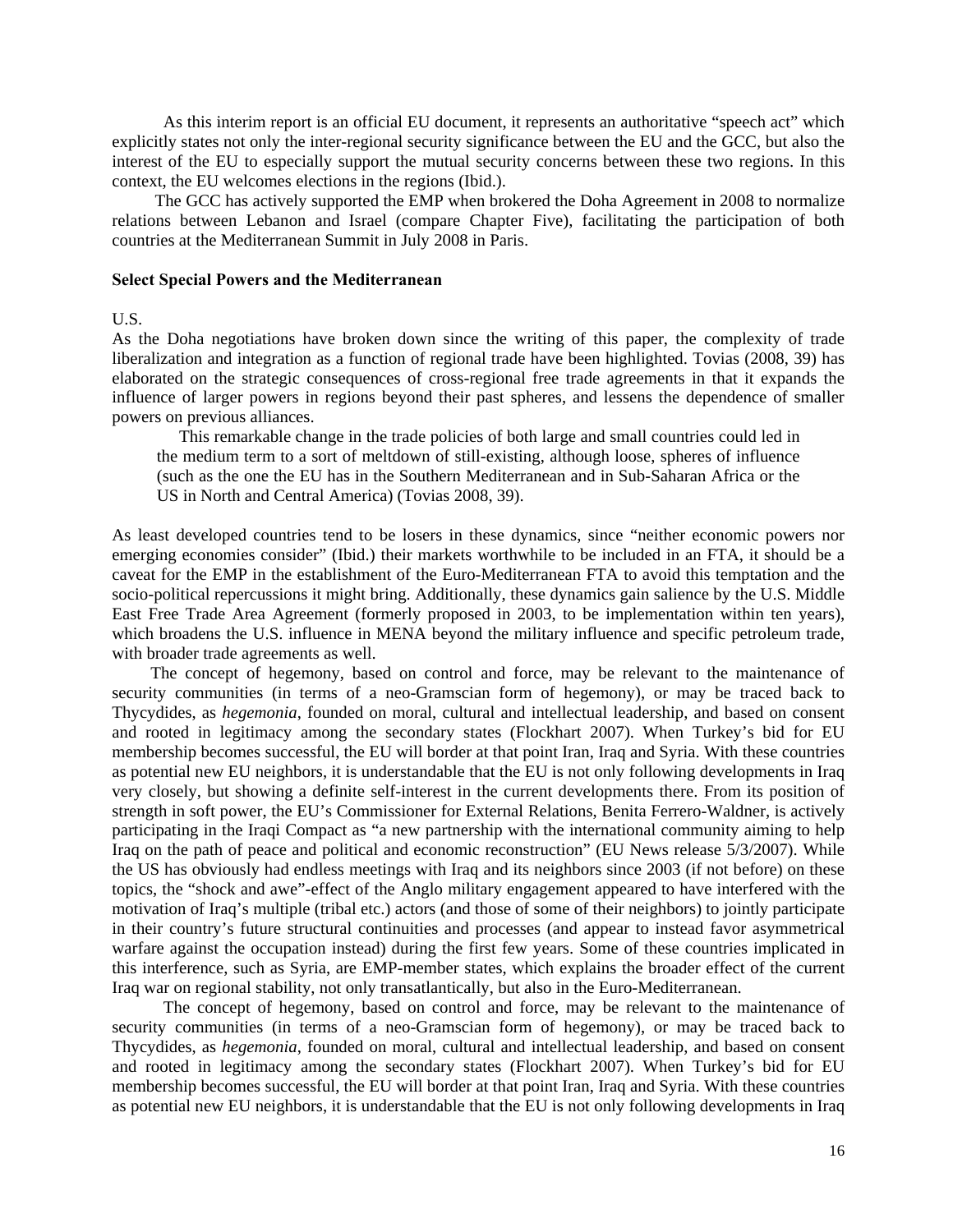very closely, but showing a definite self-interest in the current developments there. From its position of strength in soft power, the EU's Commissioner for External Relations, Benita Ferrero-Waldner, is actively participating in the Iraqi Compact as "a new partnership with the international community aiming to help Iraq on the path of peace and political and economic reconstruction" (EU News release 5/3/2007). While the US has obviously had endless meetings with Iraq and its neighbors since 2003 (if not before) on these topics, the "shock and awe"-effect of the Anglo military engagement appeared to have interfered with the motivation of Iraq's multiple (tribal etc.) actors (and those of some of their neighbors) to jointly participate in their country's future structural continuities and processes (and appear to instead favor asymmetrical warfare against the occupation instead) during the first few years. Some of these countries implicated in this interference, such as Syria, are EMP-member states, which explains the broader effect of the current Iraq war on regional stability, not only transatlantically, but also in the Euro-Mediterranean.

## The Caribbean/APC Countries

The comprehensiveness of EU development cooperation consists of three elements and are intended to synergistically put into action relevant UN resolutions:

- The European development policy agreed on by the European Commission and EU development ministers in the Development Council in 2000
- The new Cotonou Agreement (which replaces the Lome' convention) agreed upon between the EU and seventy-eight African, Caribbean and Pacific (APC) countries, entering into effect on April 1, 2003.

 The key objective of the Cotonou Agreement is the reduction of poverty through an innovative economic and trade cooperation framework which supports regional integration and cooperation efforts between ACP countries to help them integrate gradually into the world economy, partially by paving the way for increased foreign direct investments to which the EU contributes. Peace-building and conflict prevention policies and migration issues have also been introduced into this agreement (Ibid.).

## Russia

 $\overline{a}$ 

The current **Russian-EU relationship** is based on the Partnership and Cooperation Agreement (PCA) of 1994 (entering into force on December 1, 1997), which regulates their political, economic and cultural relationship. The Russian Federation ("Russia"), as a regional power in its own right, has pivotal economic relationships towards the West both with Europe and in the wider Mediterranean region. The substantial economic relationship between the EU and Russia involved<sup>11</sup> e.g. seventy-five percent FDIs from  $EU-MSS<sup>12</sup>$ , and is tightly interlinked with the EU-Russian political relationship due to Russia's strategic use of its petroleum exports. However, the alarm over its peaceful intentions which Russia raised in Europe following its operations in Georgia in late summer of 2008 endangered Europe's trust, and as Russia appears to realize of late, this reciprocally might slow down the successor agreement to the PCA, as a "deep and comprehensive economic integration agreement between the EU and n economies" (European Commission – External Trade 2008, 1), which was envisioned for the first half of 2008. An additional consequence of these recent political and economic crises might also be the progress of Russia's WTO membership aspirations. The complexity of the EU-Russian relationship became further complicated as a result of the global financial crisis in the autumn of 2008, which saw a substantial fall in petroleum prices. This appears to have moderated the Russian revisionist assertiveness of the August 2008 Georgian crisis in favor of a more cooperative tone by early fall 2008.

 Judging by Russia's more conciliatory tone at that time, it appears that Russia understands that it can ill afford European distrust at this stage is something, especially under conditions of the "perfect storm" with halfing gas prices (as Russia's prime source of income), a global financial system which appears to simultaneously have lost much investor confidence (especially pertaining to foreign direct

<sup>&</sup>lt;sup>11</sup> While the research for this paper concluded in the summer of 2008, Georgian-Russian crisis of August 2008 is recognized as reducing investor confidence in Russia. Additionally, it impeded the signing of the replacement of the current PCA.

such as the liberalization of the state-controlled electricity industry through the sale of strategic stakes to "foreign power groups, such as Germany's E.on, Italy's Enel, and" (Wagstyl 2008c) the Finnish Forum (in addition to big Russian investors).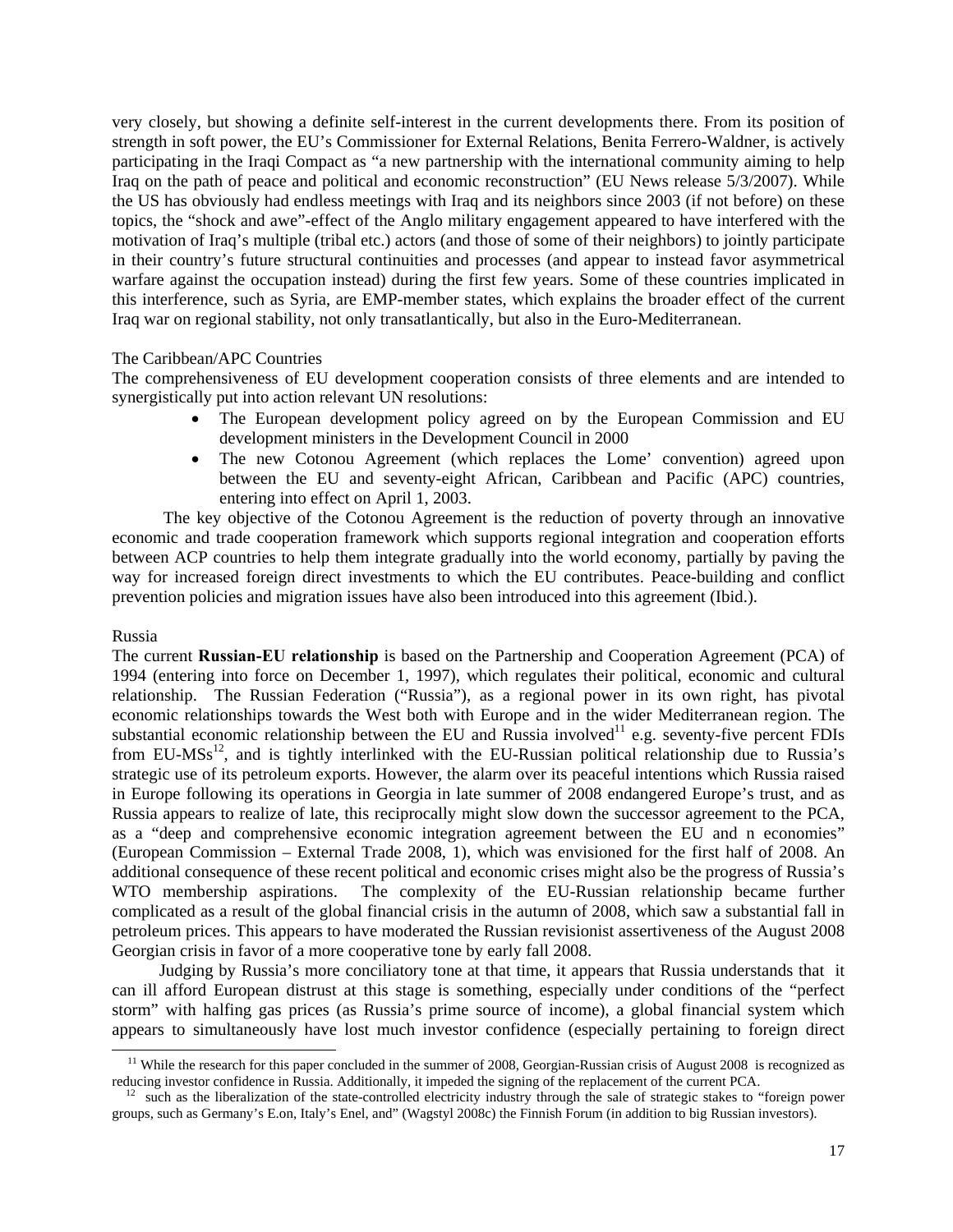investments in Russia, under domestic economic conditions which had not matured since the Cold War): With shrinking revenues, any country's soft as well as hard security can be compromised<sup>13</sup>, especially in countries relying on oil exports.

#### **Neo-Hegemonic Regionalism**

 $\overline{a}$ 

The end of the Cold War and with it that of the global power bipolarity "led to systemic transformations reshaping the global order" (Reus-Smit 2005, 195), and with it questions about the "dynamics of international change, the nature of basic institutional practices, the role of non-state agency and the problem of human rights" (Ibid.).

While some previous cooperative endeavors in the Mediterranean region were less successful (e.g. the Western Mediterranean Forum), it has been argued that as a result there was an

 absence of a strong web of regional interaction at state and non-state levels, … the crosscutting strategic interests of the key states involved … and the low and strongly asymmetrical rate of economic integration between the two shares of the Mediterranean Sea (Christiansen, Petito and Tonra 2000, 403)

 were contributing factors. The institutional and ideological structures of the EMP on the other hand were designed to address the weaknesses observed in other cooperative efforts in this region. In fact we observe how the ideational structures of the EMP influence, democratic institutionalization as well as their norming effect e.g. on gender relations, the enhanced integration of market economics, and environmentally protective measures.

 I would argue that in order to transcend millennia of clashes in the Euro-Med, I suggest exploring the possibility of changing the assumptions about peace in the Mediterranean definition of security to identify post-structural, sub- and supra-state agents (such as terrorist groups, NGOs and of course the post-Westphalian EU) post-Cold War. Although the traditional referent object in matters of war and peace has been the state, its centrality is questioned as criteria like the mutual co-constitution of interests, identities, agency and structure of the individual or society have been identified as decisive in the security community discourse (Bicchi 2001, 2). In the post-Cold War environment, despite the continuing nuclear and terrorist threat, mutually assured destruction is not necessarily assumed by state actors, and hence deterrence is not necessarily the primary motivation in foreign policy any longer. Rather, the possibility of escaping from this limited military perspective is explored by both, the Mediterranean Dialogue and the EMP, which acknowledge other securitizing factors, e.g. environment or citizens' welfare and governments.

 The complementarity of these two multilateral IGOs in the Mediterranean, reduces transaction costs by avoiding duplication of the security and defense mechanisms. This advantage in the efficiency of harmonizing among members reduces the power balancing maneuvers of the Cold War, which consumed so many resources that could be much better spent on the development of human capital in the south and eastern regions of the Mediterranean. Instead, the multi-lateral mechanisms of the Dialogue and the EMP enable the Mediterranean security community to move beyond the retaliatory rhetoric of the Cold War to contribute to regional stability available for the socio-economic development of this region, and reduce e.g. the dividing lines between north and south which i.e. the demographic developments<sup>14</sup> bring through more graduated responses.

 The EMP is primarily a regional multilateral mechanism, enhanced by bilateral relations between member states. The fact that the US and the former Soviet Union both were essentially its godparents

<sup>&</sup>lt;sup>13</sup> It must be noted that Russia had created a stabilization fund in 2003 at the start of the rise in petroleum prices, and "paid off the accumulated state debts and amassed gold and foreign curreny reserves" (Gaidar 2008), giving it a cushion to cope with unfavorable economic changes.

<sup>&</sup>lt;sup>14</sup> i.e. countries in the south and east of the Mediterranean find it difficult to provide (gender equal) basic education amidst the great population growth in their region - and hereby adequately address the social and security challenge this represents to the northern Mediterranean countries.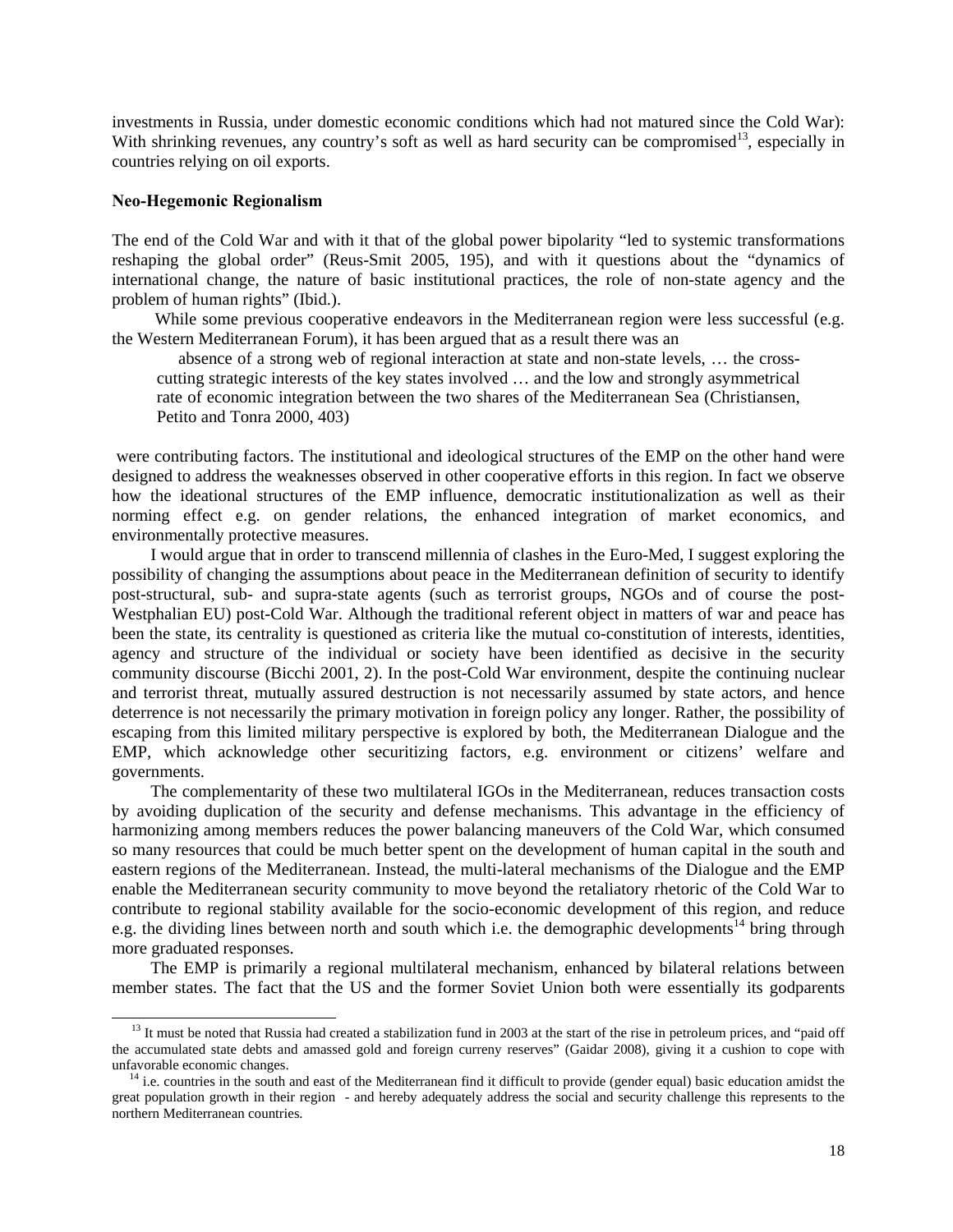rather invalidates some claims (e.g. Crawford 2005) that the EMP is an imperialistic tool of the EU to outdo the US. However, the synergy between the EU and MENA member states makes it a truly cooperative Euro-Mediterranean project, rather than the reverse of this hypothesis as one might suspect, a "colonial project" by the US or the Soviet Union.

 Ulla Holm (2004, 1) views the dialectic faced by the EU in the Mediterranean in terms of the tension in the conceptualization of the Mediterranean as a cultural cradle of great civilizations versus as a conflict laden zone, interlinked with the discourses of the EU as an exporter of democracy through a model to copy rather than an empire-builder through respect for cultural diversity and Arab sovereignty while exporting political shared European values. The relationship between security and regional stability is well known, was it not the basis of the Truman Doctrine for Europe (Coufudakis 2004, 235). With the Maastricht Treaty the EU's self-appointed mission arose to propagate human rights and democracy through the development and consolidation of democracy and the rule of law, and to foster fundamental freedoms within the framework of cooperation policy. This became one of the explicit objectives of the emerging Common Foreign and Security Policy (Lannon, Inglis and Haenebalcke 2005).

## **Third Generation Regionalism**

Referencing the sectors and levels proposed by Buzan, Waever and de Wilde (1998) in their new framework for security analysis, the "levels" pertaining to a theoretical EMRSC are i.a. the sub/intraregional (e.g. from some viewpoints the Israeli-Palestinian conflict), the inter-regional (e.g. the Euro-Mediterranean region and the Black Sea region), the bilateral level (e.g. France and Morocco), the international level (i.e. the foreign relations among the states within and outside the regions in question), and, lastly, as Van Langenhove (2008b) proposed, a neo-Westphalian level. This last level is from a viewpoint of global governance where the world of states gradually becomes "a world of states *and* of regions" (Van Langenhove 2008a, 115) (italics added. The concept initially of neo-Westphalian "*Second* Generation Regionalism" (Van Langenhove 2008b) identified integration in non-economic matters such as justice, security, culture (Ibid.). An emerging EMRSC then could be interpreted as evolving into a "*Third* Generation Regionalism" (Costea and Van Langenhove 2007) in some parts of the world, whereby the regional institutional environment for dealing with 'out of area' consequences of regional policies would become fully consolidated. As such regions become more proactive engaging in inter-regional arrangements and agreements, going beyond purely trade issues, with a multidimensional character with the potential to affect more relations at the global level. Ultimately in third generation regional integration, regions would become more actively engaged at the U.N. (Ibid.), and exhibit a greater "global governance" identity.

## **Conclusions: Transnational Political Will in the Euro-Med later**

## Mediterranean Regionalism

The Euro-Mediterranean as a region is not only significant from the regional level on the basis of shared history and a common future, but also from an inter-regional perspective vis-à-vis the strategic significance of neighboring regions, as well as the reciprocal security effects on it from a global level. Although threats might seem distant from the homelands in the Euro-Med, some global threats need to be addressed through a coherent (regional EU-Mediterranean) policy to effectively address these challenges, and act on the international stage, not only as pro-active measures, but also "in order to take greater responsibility in promoting peace and stability, or, put another way, its *won '*core values'" (Senyucel 2006, 6) (italics added).

 In the past the Euro-Mediterranean region had not been the object of extensive regional analysis, because it was viewed as not sharing cultural and institutional homogeneity. Nevertheless, "new regionalism gained ground in the 1990s, and the Mediterranean area has been increasingly considered by researchers as a region in which cooperation is in progress and institution-building is feasible and desirable" (Attina 2007, 198). However, the perception of the Mediterranean as a region has been debated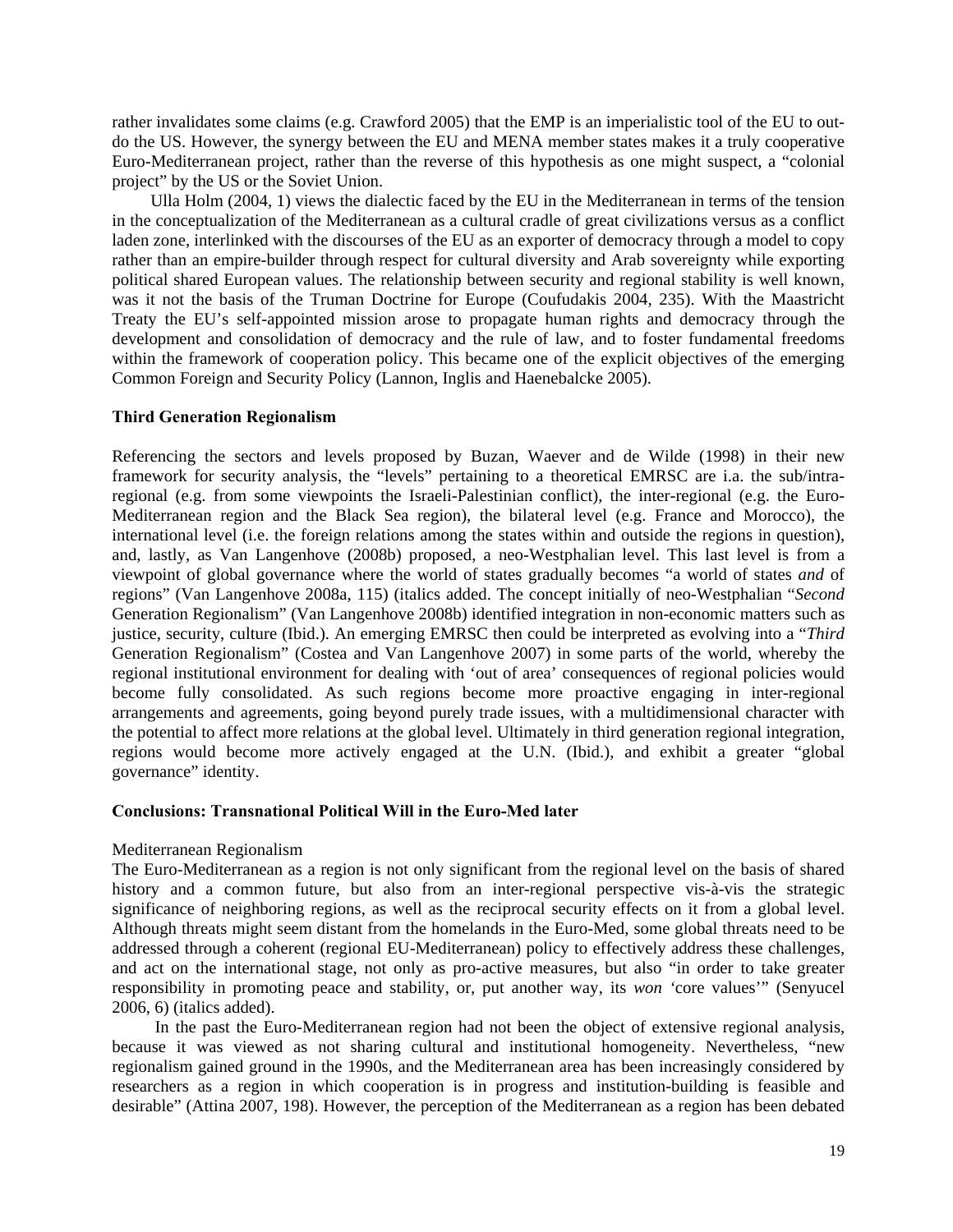among scholars: either EU action in the Mediterranean has been interpreted as a European hegemonic act, while other scholars interpret the EMP as socialization of its member states as a response to globalization in order to make the Euro-Med region a more effective economic block. In view of the privatization efforts starting in the 1980s, which followed the economic crises of the 1970s, as well as in light of the "consequent reforms of national economies, based on deregulation and restructuring imposed by the developed states, … world economics and financial institutions, like the International Monetary Fund (IMF) and the World Bank" (Attina 2007, 198), the economic argument is a strong one.

 Additionally, Mediterranean regional analysis cannot be separated from security considerations. The asymmetries existing between EMP members from the northern Mediterranean as compared to the southern Mediterranean are recognized as placing the European economies in a dominant position and forcing other economies to adapt to their interest, "at least until the former reach high industrialization standards and fully integrate into the world economy" (Ibid.). The EMP, as part of the European Neighborhood and its aim to surround the EU with a circle of stable and prosperous countries could be viewed as empowering EMP member states (MSs) in MENA to even out North-South discrepancies.

1. There are multiple multilateral structures in the Euro-Med, such as the UN declarations to which its members have subscribed.

2. The EMP as an EU-MENA multilateral IGO to stabilize and harmonize and support development

3. NATO's Mediterranean Dialogue, broadening Euro-Med region transatlantically beyond the traditional US involvement in the Middle East. It is significant today on many respondents view the role of the US's hard power – as more significant than the EU's soft power is viewed in MENA frequently as trumping soft power.

 Despite this relation that multilateral institutionalism in the region beyond Euro-Med, enhanced by the new UMed its inter-regional potential is not yet projected, as many intra-regional (South-South) linkages are weak due to traditional hostilities (e.g. conflicts in Western Sahara, the Israel-Palestine, or the Lebanon-Syria). Yet the interregional potential is not necessarily optional in developing: as oil resources will diminish in some parts of the Middle East, it will need to be integrated in the region beyond traditional bilateral links or those with select western partners.

 While throughout the evolution of the EMP some of its member states have increasingly set "more collective goals and ambitions, not least in external spheres such as defence, previously shielded from colleticve decision-making, if not collective action,  $\ldots$  the gap between expectations and capabilities<sup>15</sup>, between declaratory policy and its implementation" (Spencer 2001, 13) in the EU has been lamented in the EU as a foreign actor, e.g. during the first years of the EMP. Spencer (Ibid.) suggests that this could i.a. be related to an absence of 'political will' (as concrete incentives and penalties attached to action) either in the beginning or during the progress of a policy's implementation. The EU as a security actor in the Mediterranean shows the blurring of the internal and external security agendas<sup>16</sup> (Spencer 2001, 14), which vary according to their (inter-)national context, sometimes quickly. While in the Mediterranean at times migration topped the security agenda, recently oil has also risen (again) towards the top, and with it the EMP's inter-regional poignancy in terms of new actors' alliances in the region (e.g. Russia's cooperation with Libyan exploration) or renewed inter-regional alignments (e.g. Turkey's "turnstile"-role vis-avis the Black Sea region, becoming ever more significant – and subject to realignment - with the recent destabilization in the Caucasus.

 Some authors such as Spencer (2001, 9) suggest approaching the EMP not from an internal perspective, but rather view it in the context of the broader challenges facing the EU as a full-fledged security actor, especially as a process rather than substance (Ibid., 10). Her words in 2001 (Ibid., 11) that "the EU needs to reassess the EMP in a context which goes beyond the parameters of the Barcelona template alone" are particularly prophetic in light of the events of August 2008 in Georgia and Syria's immediate consultations with Russia following the latter's invasion.

l

<sup>&</sup>lt;sup>15</sup> Compare Hill 1993

<sup>&</sup>lt;sup>16</sup> The EU security agenda overall expressed in the discussion on EU values in terms of neighborhood economic and sociopolitical stability and prosperity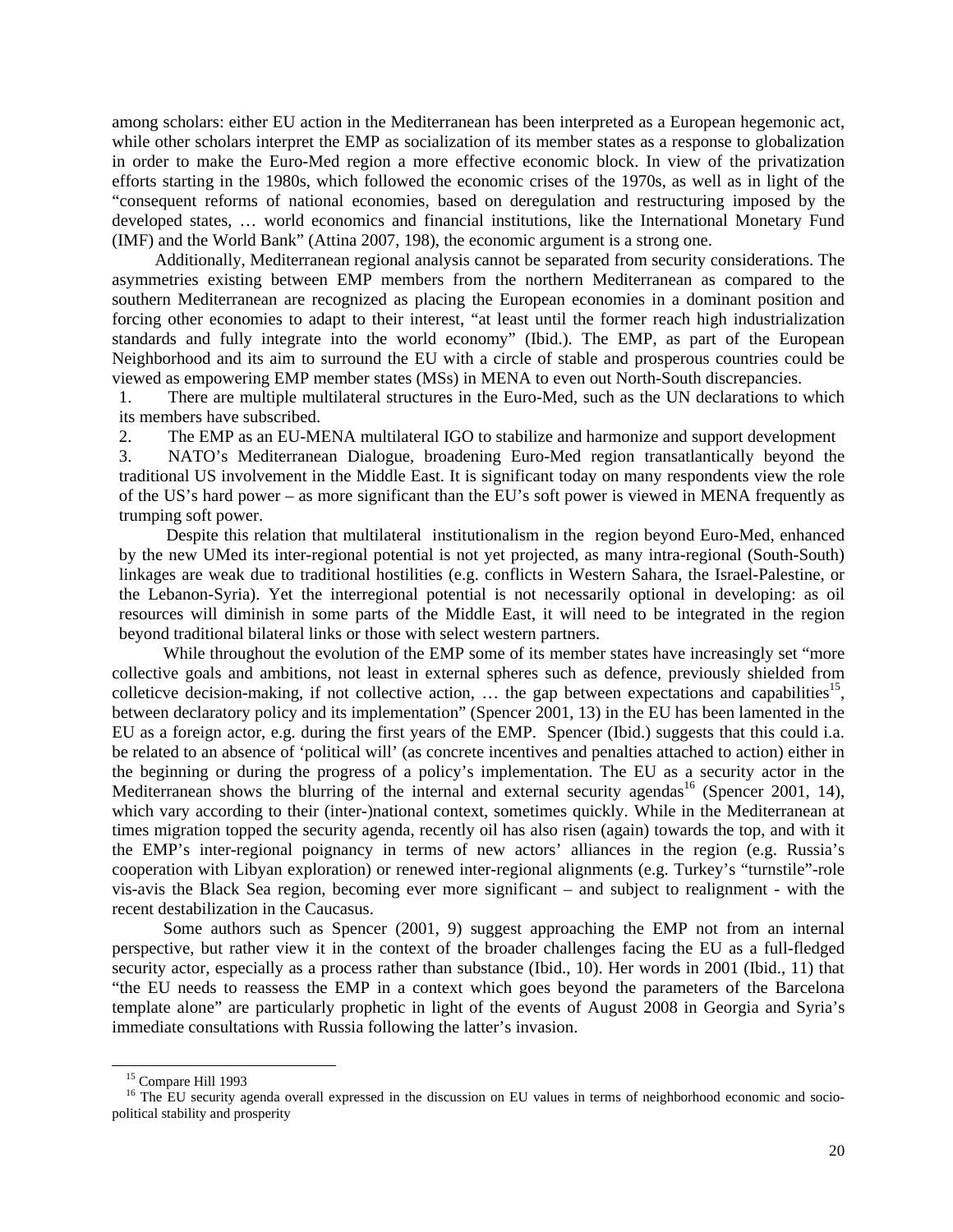Throughout the evolution of the EMP some of its member states have increasingly set "more collective goals and ambitions, not least in external spheres such as defence, previously shielded from collective decision-making, if not collective action,  $\dots$  the gap between expectations and capabilities<sup>17</sup>, between declaratory policy and its implementation" (Spencer 2001, 13) in the EU (as some have lamented about the EU as a foreign actor, especially during the first years of the EMP). Spencer (Ibid.) suggests that this could i.a. be related to an absence of 'political will' (as an absence of concrete incentives and penalties attached to action) either in the beginning or during the progress of a policy's implementation. The EU as a security actor in the Mediterranean shows the blurring of the internal and external security agendas<sup>18</sup> (Spencer 2001, 14), which vary according to their (inter-) national context, sometimes quickly. While in the Mediterranean at times migration topped the security agenda, recently oil has also risen (again) towards the top, and with it the EMP's inter-regional poignancy in terms of new actors' alliances in the region (e.g. Russia's cooperation with Libyan exploration) or renewed inter-regional alignments (e.g. Turkey's "turnstile"-role vis-avis the Black Sea region, becoming ever more significant – and subject to realignment - with the recent destabilization in the Caucasus.

Spencer (2001, 14), among other authors, recognizes geographical proximity as contributing to a "blurring of purely internal and external security agendas, particularly in an area of key concern to the EU, namely the very human issue of migration in all its dimensions". This necessitates i.a. addressing the economic insufficiencies of the "sending" states which lead to emigration out of this despair (i.e. mostly from northern Africa to the southern EU), and cooperating in the repatriation of these EU-immigrants. Joffé (2001, 48) points out that this is one reason why the EU is not taking a stronger stand on civil society and political reform expectations towards MENA, i.e. in order not to have e.g. social reforms by themselves disrupt a regional security identity. Of course, some authors (such as Chourou 2001, 58) doubt that "security ought to be on the Euro-Mediterranean agenda at all" unless they are very long-term considerations and that participation must be open to all countries that have clear stakes in the issues to be discussed, even if such countries are not Mediterranean in strict geographical terms. He further advocates that non-EU Mediterranean countries must negotiate as a single entity if a genuine partnership is to be set up between the shores of the Mediterranean (Chourou 2001, 59/60).

 Additionally, the intra- and interregional socio-political evolution on these levels would need to be furthered through confidence-building measures, and intercultural learning, including intra-Arab civil society cooperation (Schumacher 2004, 101). Coherence and coordination within the EMP would give a much broader base in managing regional post-"Operation Iraq Freedom" stability. These statements, as a further "authoritative speech act" from a research institution focusing on the Euro-Med, not only views the EMP as the preeminent institutional framework in the Euro-Mediterranean to develop this enhanced sociopolitical and economic infrastructure in the widest sense.

 In this context, the EMP/UMed are a manifestation of what van Langenhove (2008) has termed not a post-Westphalian world order, but a neo-Westphalian world order:

 The old world of states has made positive developments in governance, but has also created what Nobel prize-winning economist Amartya Sen called an illusion of destiny that has resulted in incredible violence. The multiple world of regions could be a way to replace the illusion of a single national identity with the more realist view that people hold plural regional identities. As such, the world of regions might not only be a more complex world but also one with more chances of peace and freedom. (van Langenhove 2008, 15).

 It is being recognized transatlantically that America will not single-handedly shape a New World Order (SpiegelOnline 4/19/2003) as some speculated at the turn of this century. Instead, a neo-regionalism appears to be developing in many parts of the world, including the Euro-Mediterranean, with the potential for a more democratic paradigm through which to approach new and old security threats of partner

l

<sup>&</sup>lt;sup>17</sup> Compare Hill 1993

<sup>&</sup>lt;sup>18</sup> The EU security agenda overall expressed in previous sections on EU values in terms of neighborhood economic and sociopolitical stability and prosperity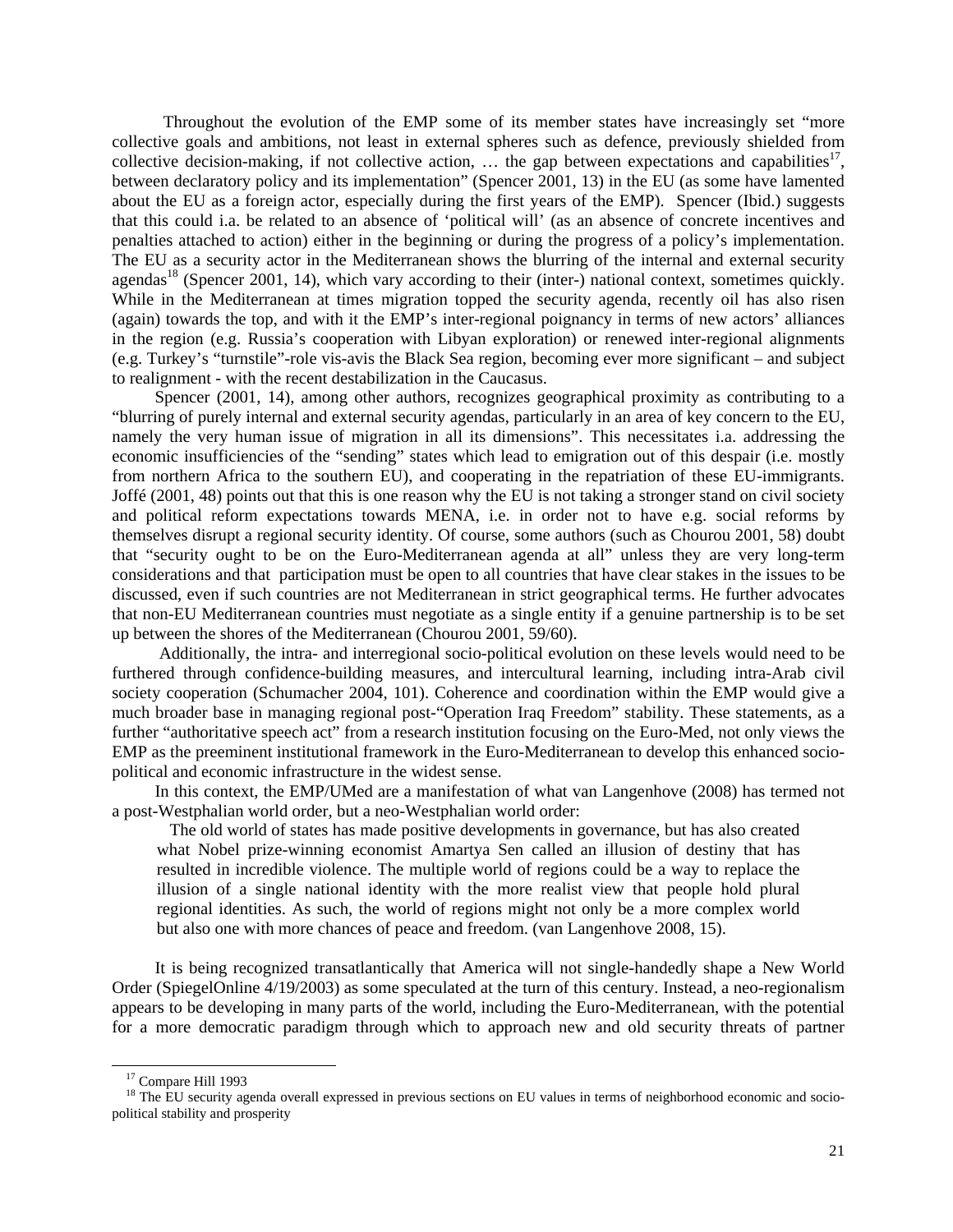countries – and to perhaps allay the fear of an all-too powerful America being replaced by a fear of its imminent weakening (British Council 2008).

 This paradigm would fit Van Langenhove's (2007) concept of a (hypothetical) "Third Regionalism", whereby the institutional environment for dealing with 'out of area' consequences of regional policies would become fully consolidated, regions become more proactive in engaging with interregional arrangements and agreements, going beyond purely trade issues with a multidimensional character, and having the potential to affect more relations at the global level. And finally, in third generation regional integration, regions would become more actively engaged at the U.N. The EMP's potential in contributing to regional security and stability, (as nested in the EU's permanent delegation to the UN), despite it s brief thirteen years' existence has the potential to consolidate the competing preferences intra-regionally, while building on the shared history and cultural and institutional structures existing today in the Euro-Mediterranean "region".

 Joffé recognizes the reciprocity between the evolution of societal values and political change, but he discounts the role of institutions in this process. I would point out Alexander Wendt's (1999) and Ruggie's (1998) arguments concerning the co-constitution of identities (e.g. societal, political), actors and structures (e.g. institutions) as *the* process for social, political, economic etc. change. This reciprocal "construction" of a regional security identity within a EMRSC then has traditional military components, but also perception-based components (as social constructivists would argue) which co-constitute structures. A pertinent example would be the regional security implications of the current global financial crisis. This economic threat has the potential for severe political consequences (as did the economic crisis of 1929 for the Weimar Republic). Beck (2008, 2) writes that "the traditional methods of management and control are proving unreliable and ineffective in the face of global risks… the social and political explosive force of global market risks is becoming palpable. Governments are overthrown, civil wars become a threat."

 In this context, the EMP/UMed are a manifestation of what van Langenhove (2008) has termed not a post-Westphalian world order, but a neo-Westphalian world order:

 The old world of states has made positive developments in governance, but has also created what Nobel prize-winning economist Amartya Sen called an illusion of destiny that has resulted in incredible violence. The multiple world of regions could be a way to replace the illusion of a single national identity with the more realist view that people hold plural regional identities. As such, the world of regions might not only be a more complex world but also one with more chances of peace and freedom. (van Langenhove 2008, 15).

 It is being recognized transatlantically that America will not single-handedly shape a New World Order (SpiegelOnline 4/19/2003) as some speculated at the turn of this century. Instead, a neo-regionalism appears to be developing in many parts of the world, including the Euro-Mediterranean, with the potential for a more democratic paradigm through which to approach new and old security threats of partner countries – and to perhaps allay the fear of an all-too powerful America being replaced by a fear of its imminent weakening (British Council 2008).

 Attina (2004, 2), in studying the constructive processes of the Euro-Mediterranean security system, utilizes analytical approaches of other regional security systems and regional security partnerships from a comparative perspective. He points out that

 the existence of different multilateral initiatives on security in the Mediterranean is pointed out as a strategic tool for the future of the Euro-Mediterranean security project, and the proposal for increasing the relations between the EMP and other multilateral initiatives is put on the table as a step forward to strengthen the process for building the Mediterranean security system (Ibid.)

through an evaluation on the basis of their level of institutionalization of security cooperation and members' social integration (Ibid.).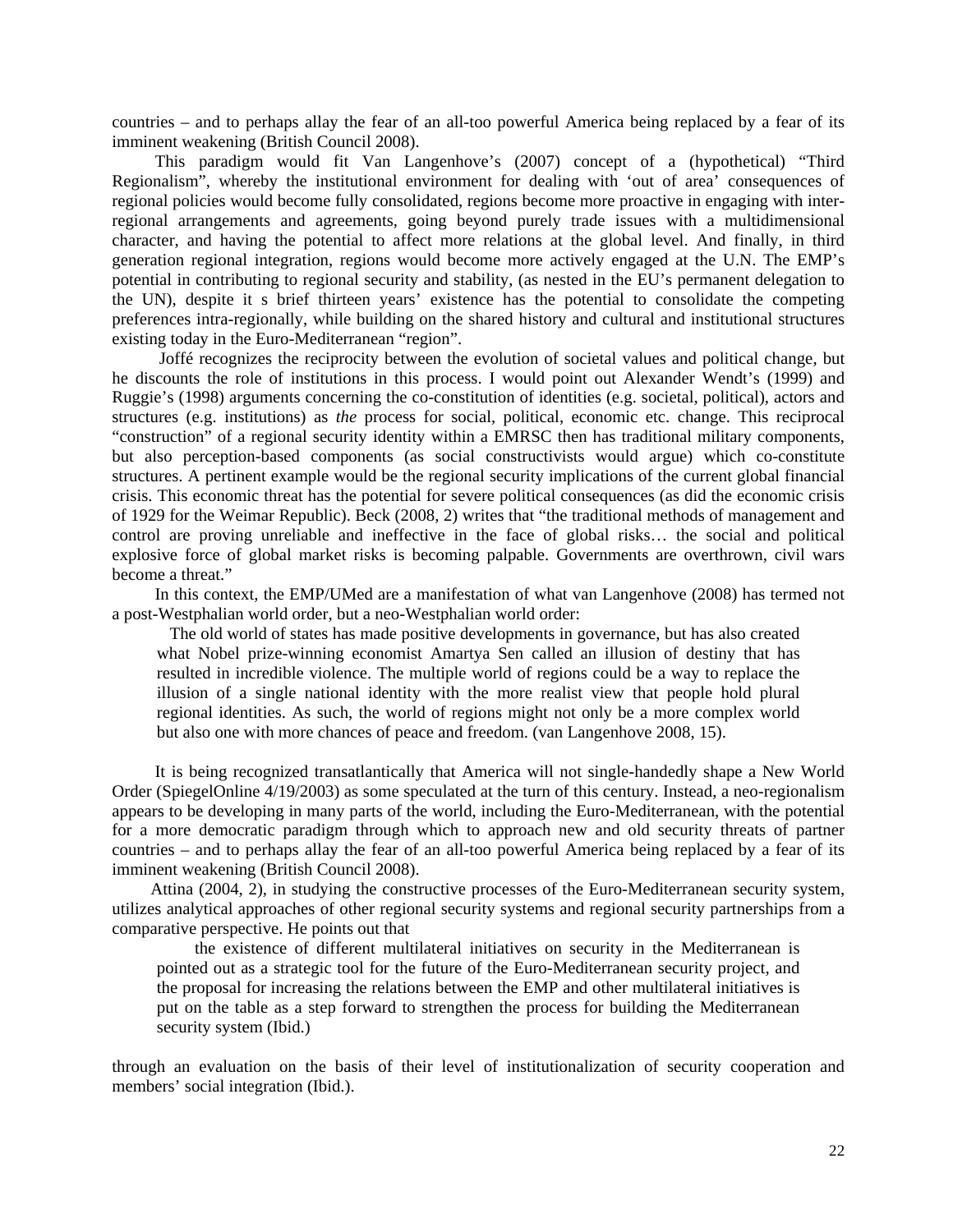#### **References**

Abdallah, Hussein. Arab summit ends with no Lebanon breakthrough. *The Daily Star* 2008. 3/31/08.

- Aliboni, Roberto. 2004. Common languages on democracy in the Euro-Mediterranean partnership. *EuroMeSCopaper* 31, no. May.
- Aliboni, Roberto. 2004. Inventing a cooperative identity. *bitterlemons-international.org* (1/22/04) .

Aliboni, Roberto. 2002. *Security and Common Ground in the Euro-Med Partnership.* Lisbon, Portugal.

- Aliboni, Roberto, Yasar Qaterneh. 2005. *The future of the EMP in a changing context of transatlantic and regional relations.* Lisbon, Portugal.
- Attina, Fulvio. 2007. EU Relations with the Southern Mediterranean Neighbours. *Intereconomics*  (July/August) .
- Beck, Ulrich. This free-market farce shows how badly we need the state. *guardian.co.uk* 2008. April 20, 2008.
- Bicchi, Federica. 2001. European Security Perceptions vis-á-vis the Mediterranean: Theoretical and empirical considerations from the 1990s. *Jean Monnet Working Papers in Comparative and International Politics* 39.
- Biedermann, Ferry, Andrew England. Fear of civil war as Lebanon clashes escalate. *Financial Times*  2008. 5/12/08.
- Boening, Astrid B. 2008. Vortex of a Regional Security Complex: The EuroMed Partnership and its security significance. *EUMA* .
- Boening, Astrid B. 2008. *Pronouncements of its impending Demise were Exaggerated: The EuroMed Partnership Morphing into a Regional Security Super-Complex?* Miami, FL Miami European Union Center of Excellence.
- Boening, Astrid B. 2007. Multilateral Security in the Mediterranean post-Cold War: NATO's Mediterranean Dialogue and the EuroMed Partnership. *University of Miami Jean Monnet/Robert Schuman Paper Series* 7, no. 10 (May) .
- Buzan, Barry. 1993. From International System to International Society Structural Realism and Regime Theory Meet the English School. *International Organization* 47, no. 3: 352-377.
- Buzan, Barry, Ana Gonzalez-Pelaez. 2005. The Middle East through English school theory: A regional international society? In *WISC conference Istanbul*.
- Buzan, Barry, and Ole Waever. 2003. *Regions and powers.* Cambridge, England: Cambridge UP.
- Buzan, Barry, Ole Waever, and Jaap de Wilde. 1998. *Security: A new framework for analysis.* Boulder, CO and London, England: Lynne Rienner.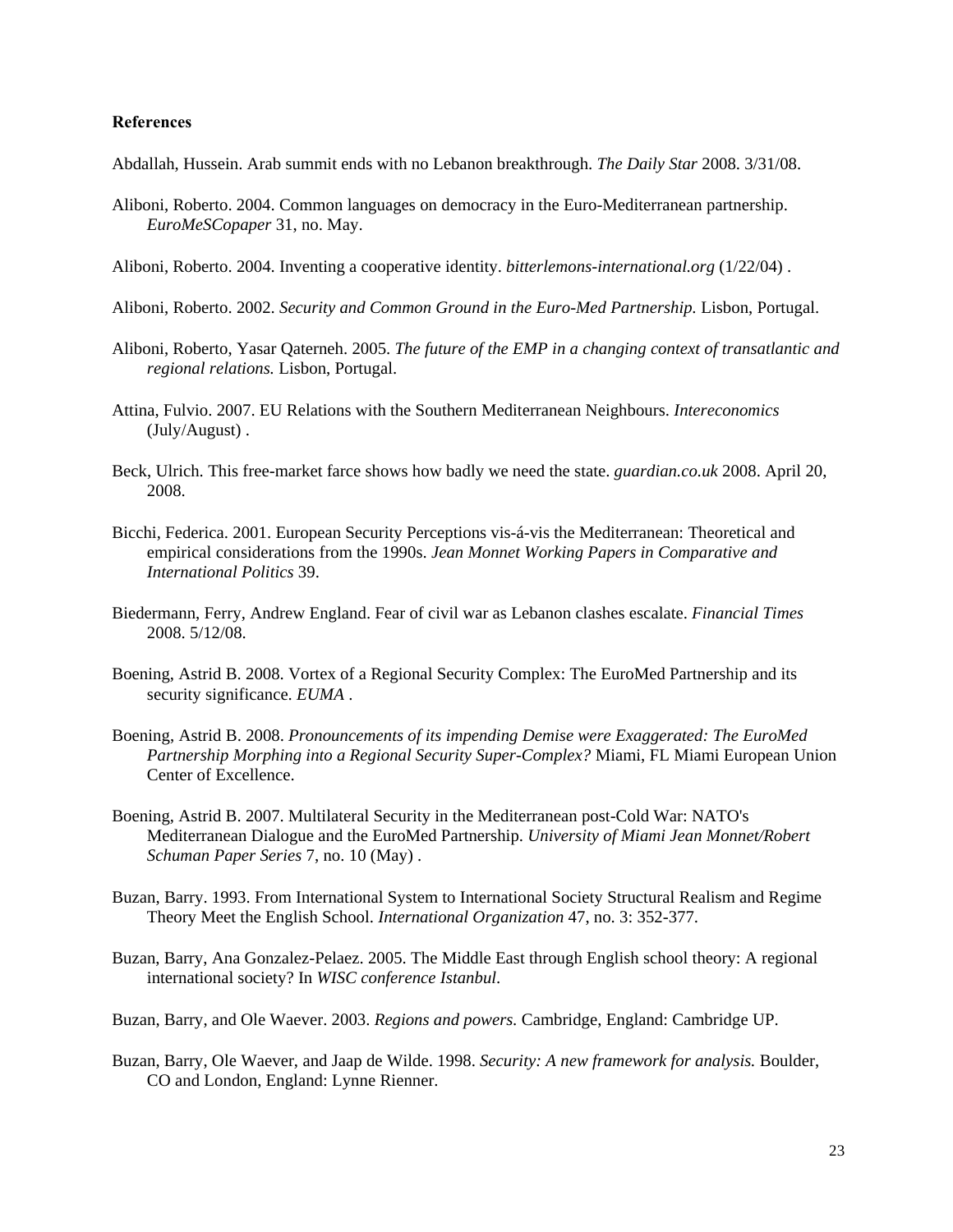- Carapico, Sheila. Euro-Med: European Ambitions in the Mediterranean. *Middle East Report* , no. 220 (Fall 2001) .
- Chourou, Bechir. 2001. The (ir)relevance of security issues in euro-Mediterranean relations. In *The European union as a security actor in the Mediterranean.* Edited by F. Tanner. Zurich, Switzerland: Kurt R. Spillmann und An dreas Wenger Forschungsstelle fuer Sicherheitspolitik und Konfliktanalyse der ETH.
- Christiansen, Thomas, Fabio Petito, and Ben Tonra. 2000. Fuzzy Politics Around Fuzzy Borders: The European Union's 'Near Abroad'. *Cooperation and Conflict,* 385.
- Costea, Ana-Cristina, Luk van Langenhove. 2007. EU's foreign policy identity: From 'new regionalism' to third generation regionalism? In *European union identity.* Edited by J. Bain and M. Holland. Baden-Baden, Germany: Nomos.
- Crawford, Beverly. 2005. The impact of enlargement on the euro-med partnership. In *Towards the completion of Europe.* Edited by J. Roy and R. Dominguez. Miami, FL: Jean Monnet Chair/University of Miami.
- Crawford, Leslie, Andrew England. Spanish gas groups fear reliance on Algeria. *Financial Times* 2008. 5/12/08.
- Dinmore, Guy. Fears of 'spillover' as Iraq seen sliding into civil war. *Financial Times* 2007. 1/29/2007.
- England, Andrew. Kuwait ties international oil contracts to output. *Financial Times* 2008. 5/21/08.
- England, Andrew. Paulson keen to encourage Gulf wealth funds. *Financial Times* 2008. 6/3/08.
- England, Andrew. Kuwait plans for Iranian oil blockade. *Financial Times* 2008. 7/1/08.
- European Commisison. 2005. *EuroMed Calendar.*
- European Commisison. 2005. *Euro-Mediterranean Patnership and MEDA Regional Activities.* Brussels, Belgium.
- European Commisison. 2000. *The Barcelona Process, Five Years On 1995-2000.* Luxembourg: Office for Official Publications of the European Communities.
- Farrell, Mary, Bjorn Hettne, and Luk Van Langenhove ed. 2005. *Global politics of regionalism.*  London/England and Ann Arbor, MI: Pluto Press.
- Gul, Abdullah. 2007. *Main Conflict is in the East, not between East and West.*
- Haas, Ernst. 1961. International Integration: The European and the Universal Process. *International Organization* , no. 15: 366-392.
- Haas, Ernst. 1958. *The uniting of Europe: Political, social, and economic forces, 1950 1957.* Stanford: Stanford University Press.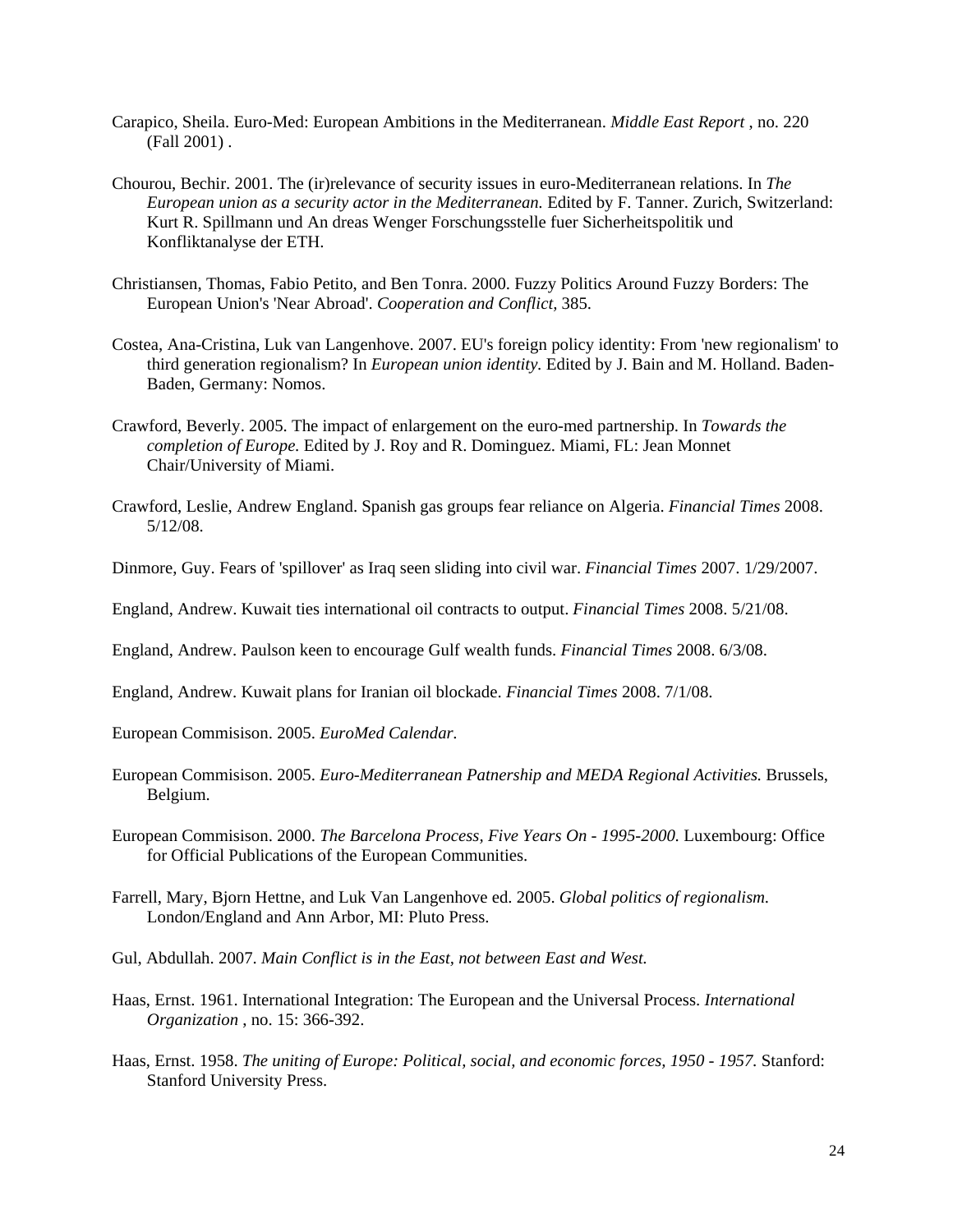- Holm, Ulla. 2004. *The eu's security policy towards the Mediterranean: An (im)possible combination.*  Copenhagen, Denmark: Danish Institute for International Studies.
- Howorth, Jolyn. Discourse, Ideas, and Epistemic Communities in European Security and Defence Policy. *West European Politics* 27, no. 2 (March 2004) : 211-234.
- Joffe, George. 2001. European multilateralism and soft power projection in the Mediterranean. In *The European union as a security "actor in the Mediterranean.* Edited by F. Tanner. Zurich, Switzerland: Kurt R. Spillmann and Andreas Wenger Forschungsstelle fuer Sicherheitspolitik und Konfliktanalyse der ETH.
- Kacowicz, Arie M. 2007. Globalization, Poverty, and the North-South Divide. *International Studies Review* 9, no. 4: 565-580.
- Kaplan, Lawrence S., Robert W. Clawson, and Raimondo Luraghi ed. 1985. *NATO and the Mediterranean.* Wilmington, DE: Scholarly Resources.
- Karimi, Nasser. Russia, Iran, Qatar discuss OPEC-style gas cartel. *AP* 2008. http://ap.google.com/article/ALeqM5jbcV-6jA645GdBXJLw9eJfrYLiBgD93V0BM00.
- Kraul, Chris. Russia shps to join Venezuela naval exercises in Caribbean. *Los Angeles Times* 2008. 9/8/2008.
- Lannon, E., Inglis, K. and Haenebalcke, T. 2001. The many faces of EU conditionality in pan-euro-Mediterranean relations. In *The EU's enlargement and Mediterranean strategies. A comparative analysis, palgrave.* Edited by M. Marescau and E. Lannon. New York, NY: Palgrave.

Lippert, Barbara. 2007. The Neighbourhood Policy of the European Union. *Intereconomics* (July/August) .

- Mohamedi, Fareed. 2001. The decline (but not fall) of US Hegemony in the Middle East. *Middle East Report1* , no. 220 (Fall) : 12.
- Neugart, Felix, Tobias Schumacher. 2004. Thinking about the EU's future neighbourhood policy in the Middle East: From the euro-Mediterranean partnership to "Barcelona plus". In *Regime change in iraq.* Edited by Anonymous San Domenico di Fiesole, Italy: Robert Schuman Centre for Advanced Studies.
- Pace, Michelle. 2003. Rethinking the Mediterranean: Reality and re-presentation in the creation of a 'region'. In *Comparative regional integration.* Edited by F. Laursen. Burlington/VT and Hampshire/England: Ashgate.

Ruggie, John G. 1998. *Constructing the world polity.* New York: Routledge.

- Sen, Amarthya. 1999. *Development as freedom.* New York, NY: Anchor House.
- Senyucel, Sabiha, Sanem Guner, Sigird Faath, and Hanspeter Mattes. 2006. *Factors and perceptions influencing the implementation of the European neighbourhood policy in selected southern Mediterranean partner countries.* Lisbon, Portugal: EuroMeSCo.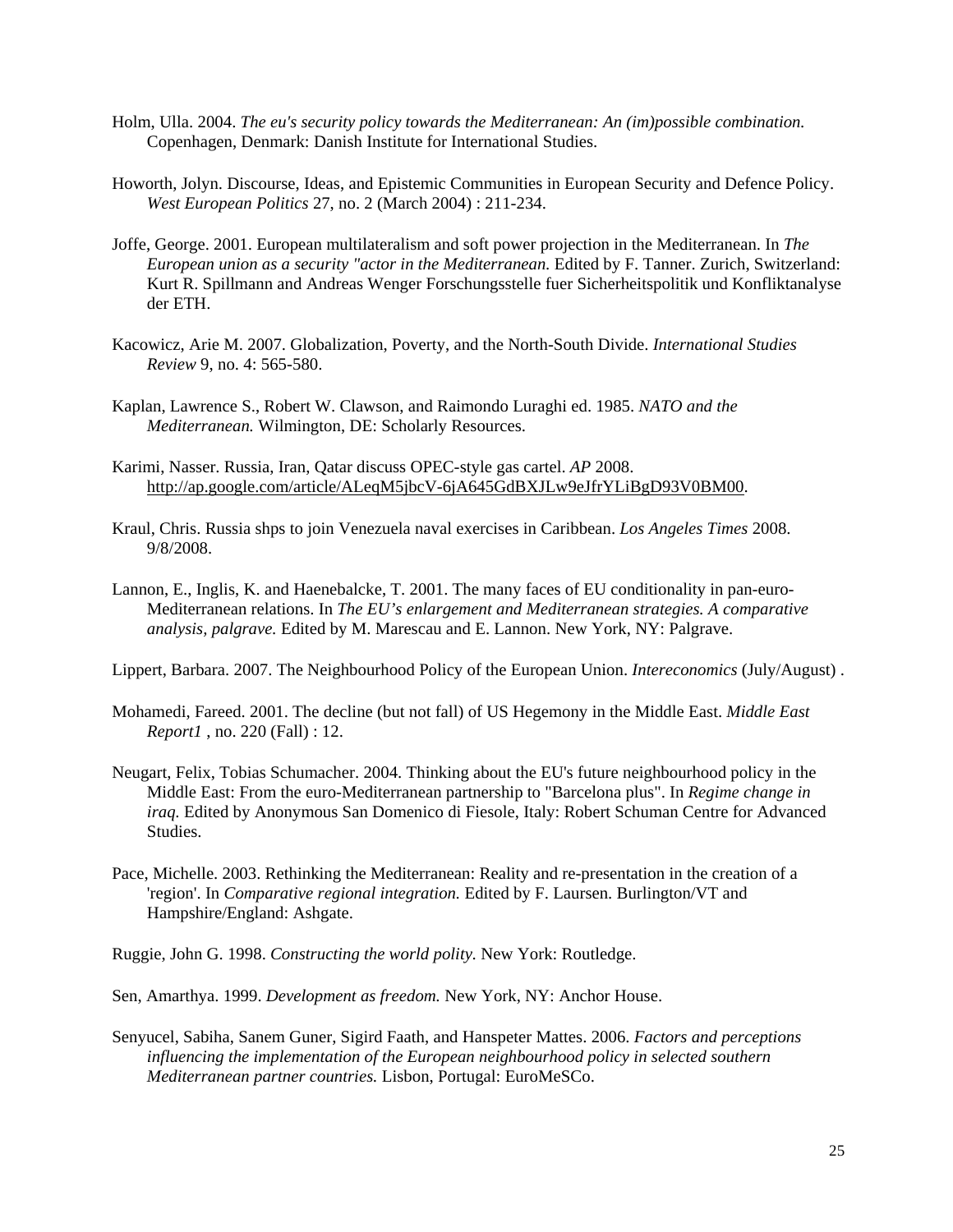- Soederbaum, Frederik, Luk van Langenhove. 2005. The EU as a Global Actor and the Role of Interregionalism. *Eruopean Integration* 27, no. 3: 249-262.
- Spencer, Claire. 2001. The EU as security actor in the mediteranean: Problems and prospects. In *The European union as a security actor in the Mediterranean.* Edited by F. Tanner. Zurich, Switzerland: Kurt R. Spillmann and Andreas Wenger Forschungsstelle fuer Sicherheitspolitik und Konfliktanalyse der ETH.
- Tovias, Alfred. 2008. *The Brave New World of Cross-Regionalism.* Paris/France: Centre d'etudes prospectives e d'interformationes internationales.
- van Langenhove, Luk. 2008. Power to the regions, but not yet farewell to the state. *Europe's World*  Spring: 113-115.
- Van Langenhove, Luk. 2008. New developments in regional integration. In *The EU and global governance*. Coral Gables, FL.
- Van Langenhove, Luk, Daniele Marchesi. 2008. The Lisbon Treaty and the Emergence of Third Generation Regional Integration. *Jean Monnet Paper* 8, no. 9.
- Vasconcelos, Alvaro d. 2004. *Launching the Euro-Mediterranean Security and Defence Dialogue.* Lisbon, Portugal.
- Vasconcelos, Alvaro d. 1999. Europe's Mediterranean strategy: The security dimension. In *The EU's enlargement and Mediterranean strategies: A comparative analysis.* Edited by M. Maresceau and E. Lannon. New York, NY: Palgrave in assoc. with European Institute/University Ghent.
- Wendt, Alexander. 1999. *Social theory of international politics.* Cambridge, UK: Cambridge University Press.
- Yost, David. 1998. *NATO transformed.* Washington, DC: United States Institute of Peace Press.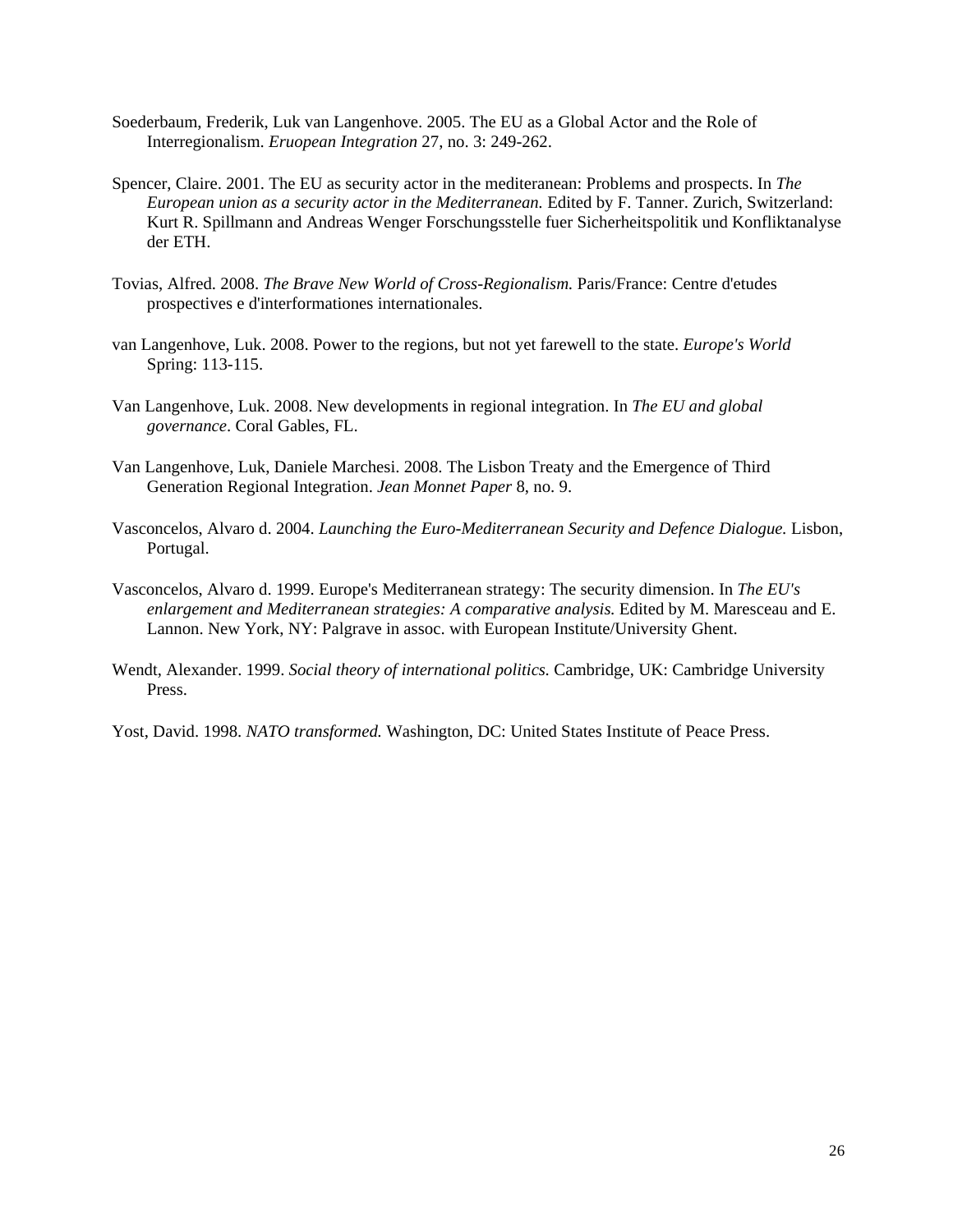## **Appendix 2:**

# **Membership Comparision: EU-EMP-NAYO-Union for the Mediterranean-WTO**  (Status: September 2008)

|                    | $E_{\text{U}}$            | <b>EMP</b>     | <b>EMP</b>  | $E_{\rm U}$ | <b>NATO</b>    | Union         | <b>WTO</b>                |
|--------------------|---------------------------|----------------|-------------|-------------|----------------|---------------|---------------------------|
|                    |                           | Member         |             |             |                |               |                           |
|                    | Member                    | $(*=$          | Member      | Candidate   | Member $(*_$   | for the       | Member                    |
|                    |                           | founding       | "MENA"      |             | Med.Dialgoue   | Mediterranean |                           |
|                    |                           | Member)        | Only        |             | Member)        | Member        |                           |
| Albania            |                           | $\mathbf{X}$   |             |             |                | $\mathbf X$   | X                         |
| Algeria            |                           | $\mathbf{x}^*$ | $\mathbf X$ |             | $\mathbf{x}^*$ | $\mathbf X$   |                           |
| Austria            | $\mathbf X$               | $\mathbf{x}^*$ |             |             |                | $\mathbf X$   | X                         |
| Belgium            | $\boldsymbol{\mathrm{X}}$ | $x^*$          |             |             | $\mathbf X$    | $\mathbf X$   | X                         |
| Bosnia&Herzegovina |                           |                |             |             |                | $\mathbf X$   |                           |
| Bulgaria           | $\mathbf X$               | $\mathbf X$    |             |             | $\mathbf X$    | $\mathbf X$   | X                         |
| Canada             |                           |                |             |             | $\mathbf X$    |               | $\boldsymbol{\mathsf{x}}$ |
| Croatia            |                           |                |             | X           |                | $\mathbf X$   | X                         |
| Cyprus             | $\mathbf X$               | $\mathbf{x}^*$ |             |             |                | $\mathbf X$   | $\boldsymbol{\mathsf{x}}$ |
| Czech Republic     | $\mathbf X$               | $\mathbf X$    |             |             | $\mathbf X$    | $\mathbf X$   | X                         |
| Denmark            | X                         | $x^*$          |             |             | $\mathbf X$    | $\mathbf X$   | X                         |
| England            |                           | $\mathsf{X}^*$ |             |             | X              | X             | $\boldsymbol{\mathsf{x}}$ |
| Egypt              |                           | $\mathbf{x}^*$ | $\mathbf X$ |             | $x^*$          | $\mathbf X$   | X                         |
| Estonia            | $\mathbf X$               | $\mathbf X$    |             |             | $\mathbf X$    | $\mathbf X$   | $\boldsymbol{\mathsf{x}}$ |
| Finland            | $\mathbf X$               | $x^*$          |             |             |                | $\mathbf{X}$  | X                         |
| France             | $\mathbf X$               | $\mathbf{x}^*$ |             |             | $\mathbf X$    | $\mathbf X$   | $\boldsymbol{\mathsf{x}}$ |
| FYR Macedonia      |                           |                |             | $\mathbf X$ |                | $\mathbf X$   |                           |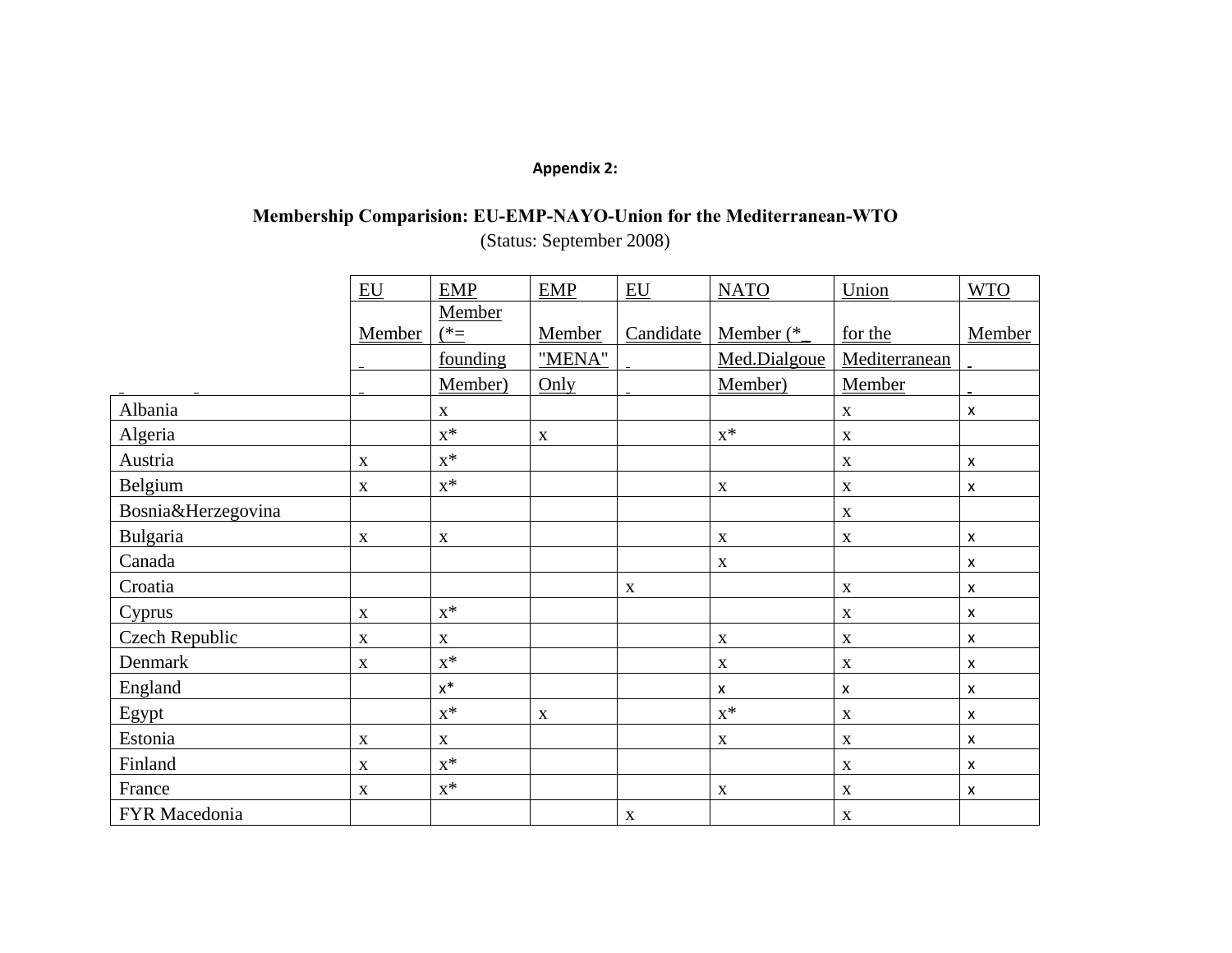| Germany               | $\mathbf X$    | $\mathbf{x}^*$     |                    | $\mathbf X$    | $\mathbf X$ | X                  |
|-----------------------|----------------|--------------------|--------------------|----------------|-------------|--------------------|
| Greece                | $\mathbf X$    | $X^*$              |                    | $\mathbf X$    | $\mathbf X$ | X                  |
| Hungary               | $\mathbf X$    | $\mathbf{x}^*$     |                    | $\mathbf X$    | $\mathbf X$ | $\pmb{\mathsf{x}}$ |
| Iceland               |                |                    |                    | $\mathbf X$    |             | X                  |
| Ireland               | $\mathbf X$    | $\mathbf{x}^*$     |                    |                | $\mathbf X$ | $\pmb{\mathsf{x}}$ |
| Israel                |                | $X^*$              | $\mathbf X$        | $x^*$          | $\mathbf X$ | $\pmb{\mathsf{x}}$ |
| Italy                 | $\mathbf X$    | $\mathbf{x}^*$     |                    | $\mathbf X$    | $\mathbf X$ | X                  |
| Jordan                |                | $\mathbf{x}^*$     | $\mathbf X$        | $\mathbf{x}^*$ | $\mathbf X$ | $\pmb{\mathsf{X}}$ |
| Latvia                | $\mathbf X$    | $\mathbf X$        |                    | $\mathbf X$    | $\mathbf X$ | $\pmb{\mathsf{x}}$ |
| Lebanon               |                | $\mathbf{x}^*$     | $\mathbf X$        |                | $\mathbf X$ |                    |
| Libya                 |                | observer           | observer           |                | observer    |                    |
| Lithuania             | $\mathbf X$    | $\mathbf X$        |                    | $\mathbf X$    | $\mathbf X$ | X                  |
| Luxembourg            | $\mathbf X$    | $\mathbf{x}^*$     |                    | $\mathbf X$    | $\mathbf X$ | X                  |
| Malta                 | $\mathbf X$    | $X^*$              |                    |                | $\mathbf X$ | $\pmb{\mathsf{x}}$ |
| Mauritania            |                | $\mathbf X$        |                    | $\mathbf{x}^*$ | $\mathbf X$ | $\pmb{\mathsf{x}}$ |
| Monaco                | $\mathbf X$    |                    |                    |                | $\mathbf X$ |                    |
| Montenegro            |                |                    |                    |                | $\mathbf X$ |                    |
| Morocco               |                | $\mathsf{X}^*$     | $\pmb{\mathsf{X}}$ | $x^*$          | $\mathbf X$ | x                  |
| Netherlands           | $\mathbf X$    | $\mathsf{x}^*$     |                    | X              | $\mathbf X$ | $\pmb{\mathsf{x}}$ |
| Norway                |                |                    |                    | $\pmb{\times}$ |             | $\pmb{\mathsf{x}}$ |
| Palestinian Authority |                | observer           | $\pmb{\mathsf{x}}$ |                | $\mathbf X$ |                    |
| Poland                | $\pmb{\times}$ | $\pmb{\mathsf{x}}$ |                    | $\pmb{\times}$ | $\mathbf X$ | $\pmb{\mathsf{x}}$ |
| Portugal              | $\pmb{\times}$ | $\mathsf{x}^*$     |                    | $\pmb{\times}$ | $\mathbf X$ | $\pmb{\mathsf{x}}$ |
| Romania               | $\pmb{\times}$ | $\pmb{\mathsf{X}}$ |                    | x              | $\mathbf X$ | x                  |
| Slovakia              | $\pmb{\times}$ | $\pmb{\times}$     |                    | $\pmb{\times}$ | $\mathbf X$ | $\pmb{\times}$     |
| Slovenia              | $\pmb{\times}$ | $\pmb{\mathsf{x}}$ |                    | $\pmb{\times}$ | $\mathbf X$ | $\pmb{\mathsf{x}}$ |
| Spain                 | $\pmb{\times}$ | $x^*$              |                    | x              | $\mathbf X$ | x                  |
| Sweden                | $\pmb{\times}$ | $\pmb{\mathsf{x}}$ |                    |                | $\mathbf X$ | X                  |